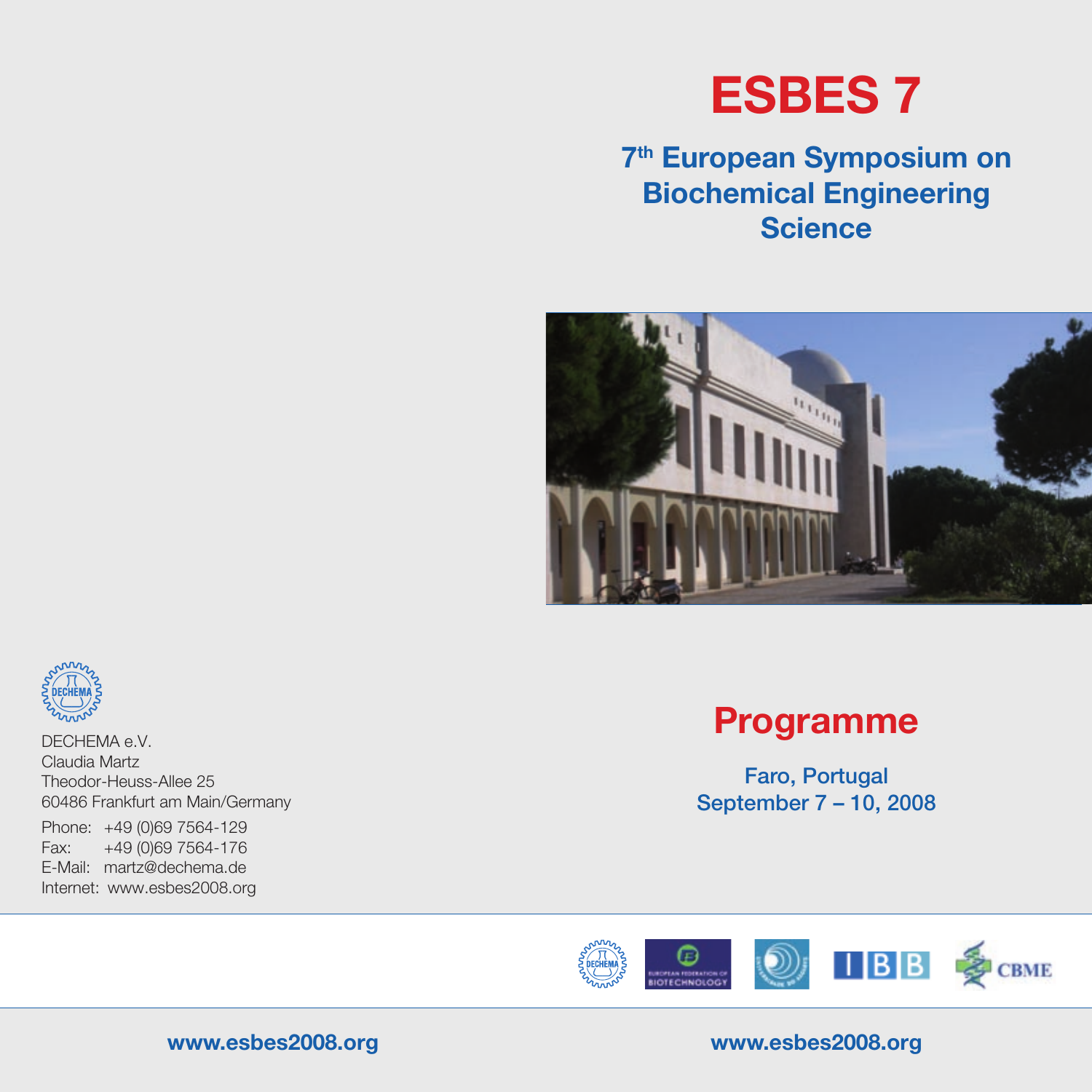### **//Welcome Address**



The 7<sup>th</sup> European Symposium on Biochemical Engineering Science will take place in the beautiful town of Faro at the Algarve Coastline in Portugal from 7 – 10 September, 2008. The symposium is jointly organised by the IBB-Institute of Biotechnology and Bioengineering, the University of Algarve, and DECHEMA, Frankfurt. It is our great pleasure to invite you to

participate in the networking event of the community and discuss about latest results.

The ESBES Symposium Series has developed to the leading platform for the community over the last years which provides the opportunity for biochemical scientists and engineers but also for researchers of adjacent fields to exchange their experiences.

Looking at the conference topics you will see that all areas of the discipline are covered. Workshops on new and promising technologies complete the programme.

We look forward to meeting you in Faro!

**Dr. Guilherme Ferreira** Chair of the conference

### **//Supporting Partners of the Conference**

The organisers convey their sincere thanks for financial support to



Boehringer Ingelheim Pharma GmbH & Co. KG, Biberach/D









**Supplier Partnerships for Customer Solutions** VWR International GmbH, Vienna/A

and to the cities of Faro and Tavira.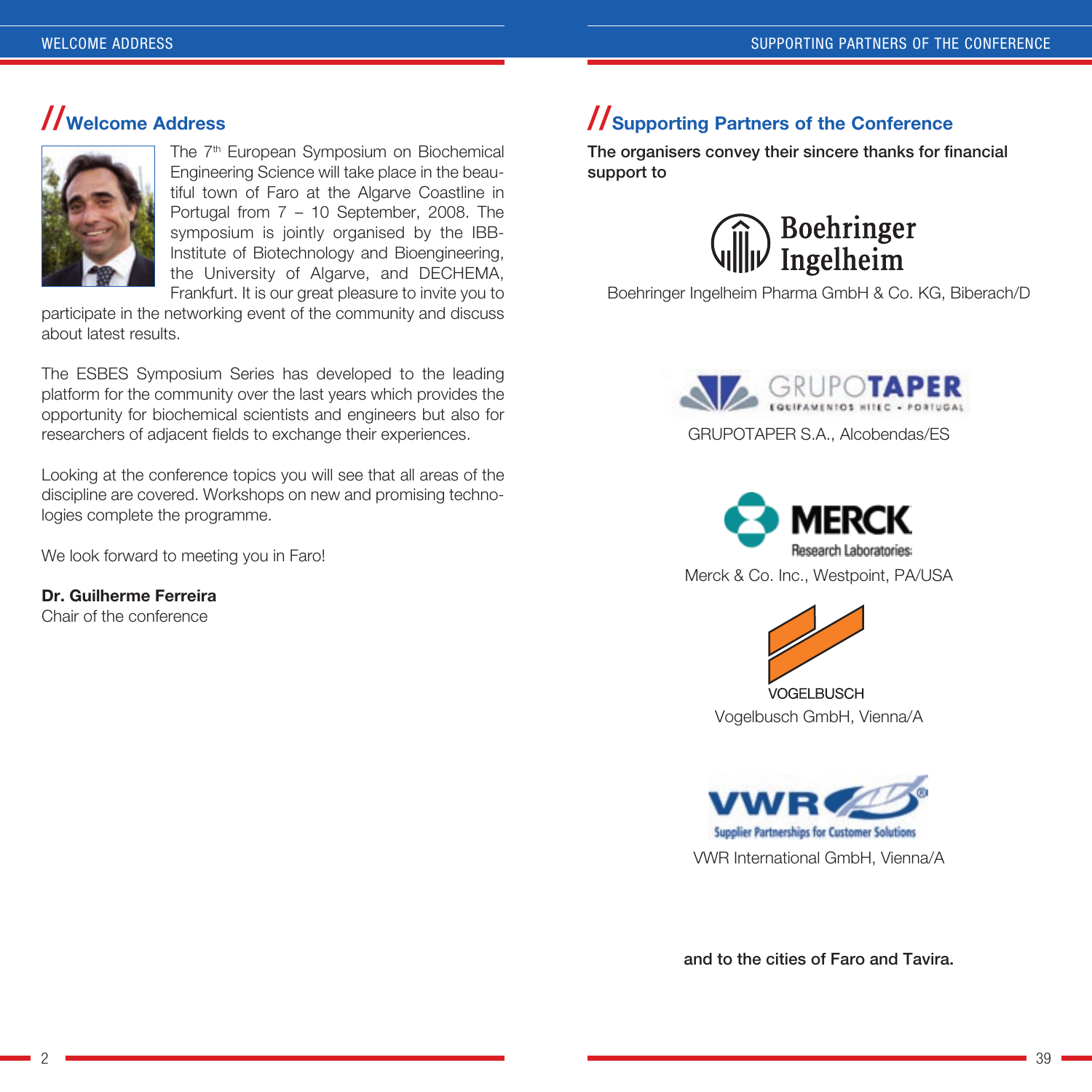#### Table of contents

|                                                                                                                                                                               | Page                                               |
|-------------------------------------------------------------------------------------------------------------------------------------------------------------------------------|----------------------------------------------------|
| <b>Scientific Committees</b>                                                                                                                                                  | $\overline{4}$                                     |
| <b>Plenary Lectures</b>                                                                                                                                                       | 5                                                  |
| <b>Malcolm Lilly Award</b>                                                                                                                                                    | 5                                                  |
| Workshops                                                                                                                                                                     | 6                                                  |
| Programme at a Glance                                                                                                                                                         | 8                                                  |
| <b>Scientific Lecture Programme</b>                                                                                                                                           | 10                                                 |
| <b>Poster Programme</b>                                                                                                                                                       | 16                                                 |
| <b>Poster Information</b>                                                                                                                                                     | 30                                                 |
| Poster Award Information<br>Last-Minute Poster Submission                                                                                                                     | 30<br>30                                           |
| <b>Exhibition</b>                                                                                                                                                             | 31                                                 |
| <b>Social Programme</b>                                                                                                                                                       | 32                                                 |
| <b>Welcome Reception</b><br>Poster Discussion and Poster Party<br>Conference Dinner                                                                                           | 32<br>32<br>32                                     |
| <b>General Information</b>                                                                                                                                                    |                                                    |
| Conference Site<br>Conference Office<br>Registration<br>Visa Formalities<br>Insurance<br>Accommodation<br>Faro<br>How to reach Faro<br>How to reach the University of Algarve | 33<br>33<br>34<br>35<br>35<br>35<br>36<br>37<br>37 |
| <b>ESBES General Assembly</b>                                                                                                                                                 | 37                                                 |
| M3C-Meeting                                                                                                                                                                   | 37                                                 |
| <b>DSP-Meeting</b>                                                                                                                                                            | 37                                                 |
| Map of the University of Algarve                                                                                                                                              | 38                                                 |
| <b>Supporting Partners</b>                                                                                                                                                    | 39                                                 |
|                                                                                                                                                                               |                                                    |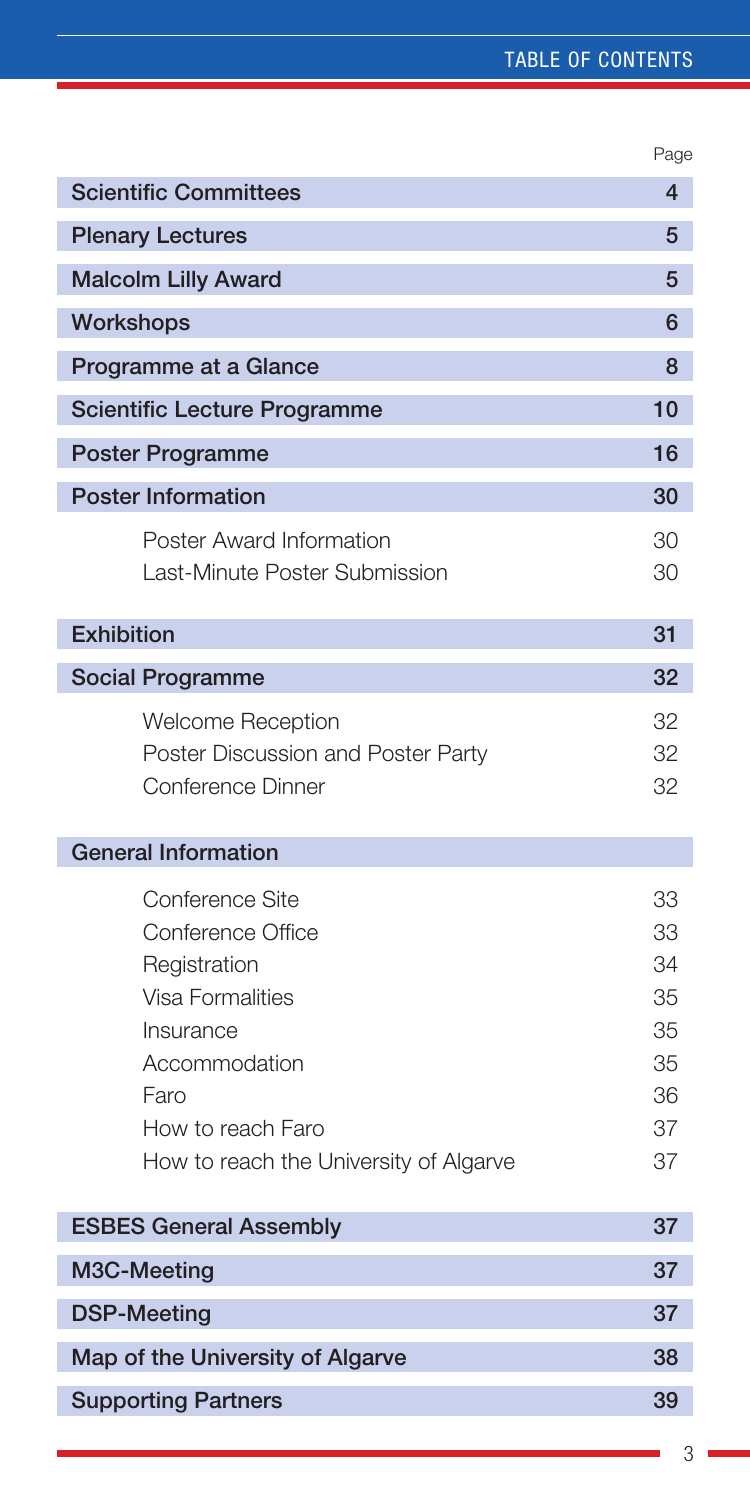### **//Scientific Committee**

| G.N.M. Ferreira (Chair) | University of Algarve, Faro/P              |
|-------------------------|--------------------------------------------|
| K. Bayer                | University of Natural Resources and        |
|                         | Applied Life Sciences, Vienna/A            |
| M. Berovič              | University of Ljubljana/SLO                |
| J. Büchs                | <b>RWTH Aachen/D</b>                       |
| J.M.S. Cabral           | Instituto Superior Técnico, Lisbon/P       |
| M. Cánovas              | University of Murcia/E                     |
| P. Glavic               | University of Maribor/SLO                  |
| K. Graumann             | Sandoz GmbH, Kundl/A                       |
| S. Hober                | Royal Institute of Technology, Stockholm/S |
| A. Jungbauer            | University of Natural Resources and        |
|                         | Applied Life Sciences, Vienna/A            |
| G. Lidén                | Lund University/S                          |
| A. Lübbert              | University of Halle-Wittenberg/D           |
| C.-F. Mandenius         | University of Linköping/S                  |
| W. Meier                | DECHEMA e.V., Frankfurt am Main/D          |
| <b>B.</b> Nidetzky      | Technical University of Graz/A             |
| S. Novak                | University of Zagreb/HR                    |
| I. Plazl                | University of Ljubljana/SLO                |
| A. Podgornik            | BIA Separations d.o.o., Ljubljana/SLO      |
| M. Polakovič            | Slovak University of Technology,           |
|                         | Bratislava/SK                              |
| C. Posten               | University of Karlsruhe (TH)/D             |
| A. Schmid               | Technical University of Dortmund/D         |
| T. Schulz               | Boehringer Ingelheim Pharma GmbH &         |
|                         | Co. KG, Biberach/D                         |
| A. Stabv                | Novo Nordisk A/S, Gentofte/DK              |
| W. Steiner              | Technical University of Graz/A             |
| O.R.T. Thomas           | University of Birmingham/UK                |
| J.M. Woodley            | Technical University of Denmark,           |
|                         | Lyngby/DK                                  |

### **//Local Organising Committee**

|                 | <b>G.N.M. Ferreira</b> (Chair) University of Algarve, Faro/P |
|-----------------|--------------------------------------------------------------|
| J.M.S. Cabral   | Instituto Superior Técnico, Lisbon/P                         |
| R. Aires-Barros | Instituto Superior Técnico, Lisbon/P                         |
| L. Pedro        | University of Algarve, Faro/P                                |
| S.S. Soares     | University of Algarve, Faro/P                                |
| L. Rosa         | University of Algarve, Faro/P                                |
| L.A. Lopes      | University of Algarve, Faro/P                                |
|                 |                                                              |

## **//Plenary Lectures**

Sunday, September 7, 2008 18:30 - 19:30

The potential and the challenges in applying thermodynamics to whole-cell biochemical engineering U. von Stockar, EPFL/CH

Monday, September 8, 2008 9:00 – 9:45

The sugar industry: the cradle of biochemical engineering J. Villadsen, Technical University of Denmark, Lyngby/DK

Monday, September 8, 2008 14:00 - 14:45

High-throughput molecular bioprocessing: a new addition to biochemical engineering science

J.S. Dordick, Rensselaer Polytechnic Institute, Troy, NY/USA

Monday, September 8, 2008 16:55 – 17:40

A perspective of the development of the field metabolic engineering from the early days of J. Bailey until today V. Hatzimanikatis, EPFL/CH

Tuesday, September 9, 2008 9:00 – 9:45

Biopharmaceutical process development – a regulatory perspective on the future

I. Mollerup, Novo Nordisk A/S, Bagsværd/DK

Wednesday, September 10, 2008 9:00 - 9:45

Sustainable production of bio fuels and bio commodity products – chances and challenges M. Narodoslawsky, Technical University of Graz/A

## **//Malcolm Lilly Award**

In commemoration of Professor Malcolm Lilly, one of the pioneers of biochemical engineering, the ESBES Board in 2000 decided to introduce an award to be presented to a promising young scientist or engineer working in the field of biochemical engineering during the ESBES Symposium: the Malcolm Lilly Award. This is the 5<sup>th</sup> symposium at which the award will be made and on this occasion PhD students and postdocs are invited to submit a onepage abstract for consideration to martz@dechema.de by July 31, 2008 at the latest. The abstracts will be reviewed by a jury and shortlisted candidates (up to 5) will be selected to present an oral lecture at ESBES-7.

This prestigious award comes with a 2,000 US Dollar prize. The organisers thank Merck & Co. Inc., Westpoint, PA/USA for their generous sponsorship. The award ceremony will take place at the closing session of the conference.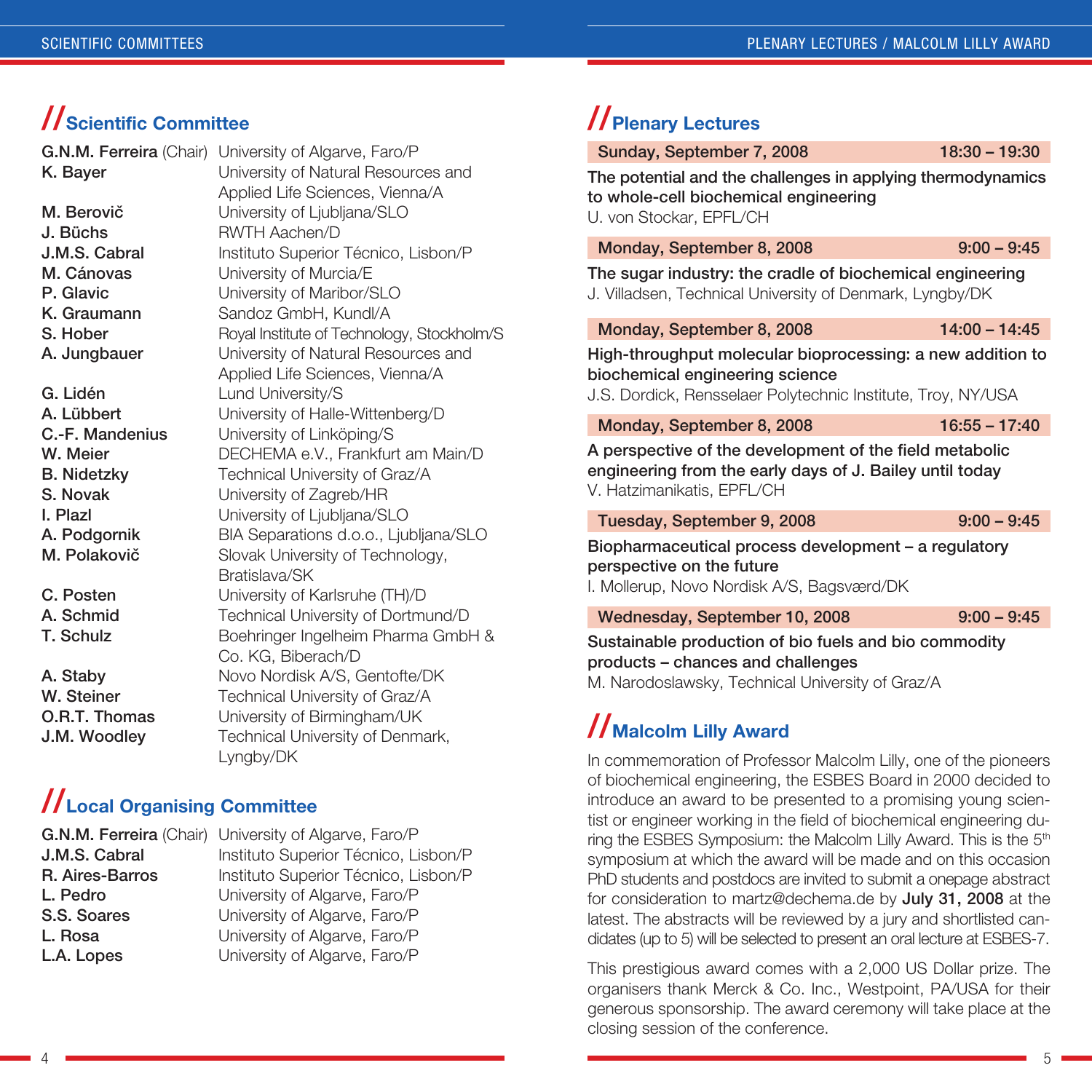## **//Workshops**

On Sunday, September 7, 2008 the following three workshops will be held at the University of Algarve.

Cost per person: 50 EUR per workshop including coffee/tea and soft drinks during the coffee break.

Registration is necessary, please fill in the registration form.

#### **Location:**

Faculdade de Engenharia de Recursos Naturais Campus de Gambelas Portaria Nascente 8000-117 Faro/P



#### Sunday, September 7, 2008

*Room: Auditorium (anfiteatro) 1.8.1, building 8/9*

#### 14:00 – 17:00 Workshop 1: Analysis of Genomic Data with R and Bioconductor

Careful statistical design and analysis are essential to improve the efficiency and reliability of genomic data, from the early design and pre-processing stages to higher-level analysis. Powerful statistical and graphical methods are essential for the analysis of gene expression data. This tutorial will give an introduction to the capabilities provided by the open source statistical computing environment R (www.r-project.org) and Bioconductor (www.bioconductor.org), the open source software project for the analysis and comprehension of genomic data. The tutorial will include design issues, quality control and pre-processing of microarray data as well as identification of differentially expressed genes, gene set enrichment analysis and cluster analysis.

*Th. Scharl, University of Natural Resources and Applied Life Sciences, Vienna/A*

#### *Room: to be announced*

#### 14:00 – 17:00 Workshop 2: Molecular Dynamics Simulations of Proteins

The attendees will learn how to set up, run and analyse molecular dynamics simulations of biomolecular systems. The PyMOL software will be used for molecular visualisation, and the GROMACS package for MD simulation and analysis. Topics will include topology building, cleaning of structures for simulation, setup of the simulation box, choice of parameters, system equilibration and analysis of the simulated data, both visually and numerically. All model systems used in the workshop will be biological relevant.

*P. Martel, University of Algarve, Faro/P*

#### *Room: Auditorium (anfiteatro) 1.22, building 8/9*

#### 14:00 – 17:00 Workshop 3: Quality by Design

The concept of Quality by Design refers to features and decisions that deliver a high degree of confidence that manufactured product lots will have the intended quality and performance. This includes, for example, design to specification goals and ability to describe and justify why proposed design features deliver the intended quality. The workshop will focus on biotechnology-related drug products and their particular characteristics.

*C.-F. Mandenius, University of Linköping/S*

(Programme subject to change)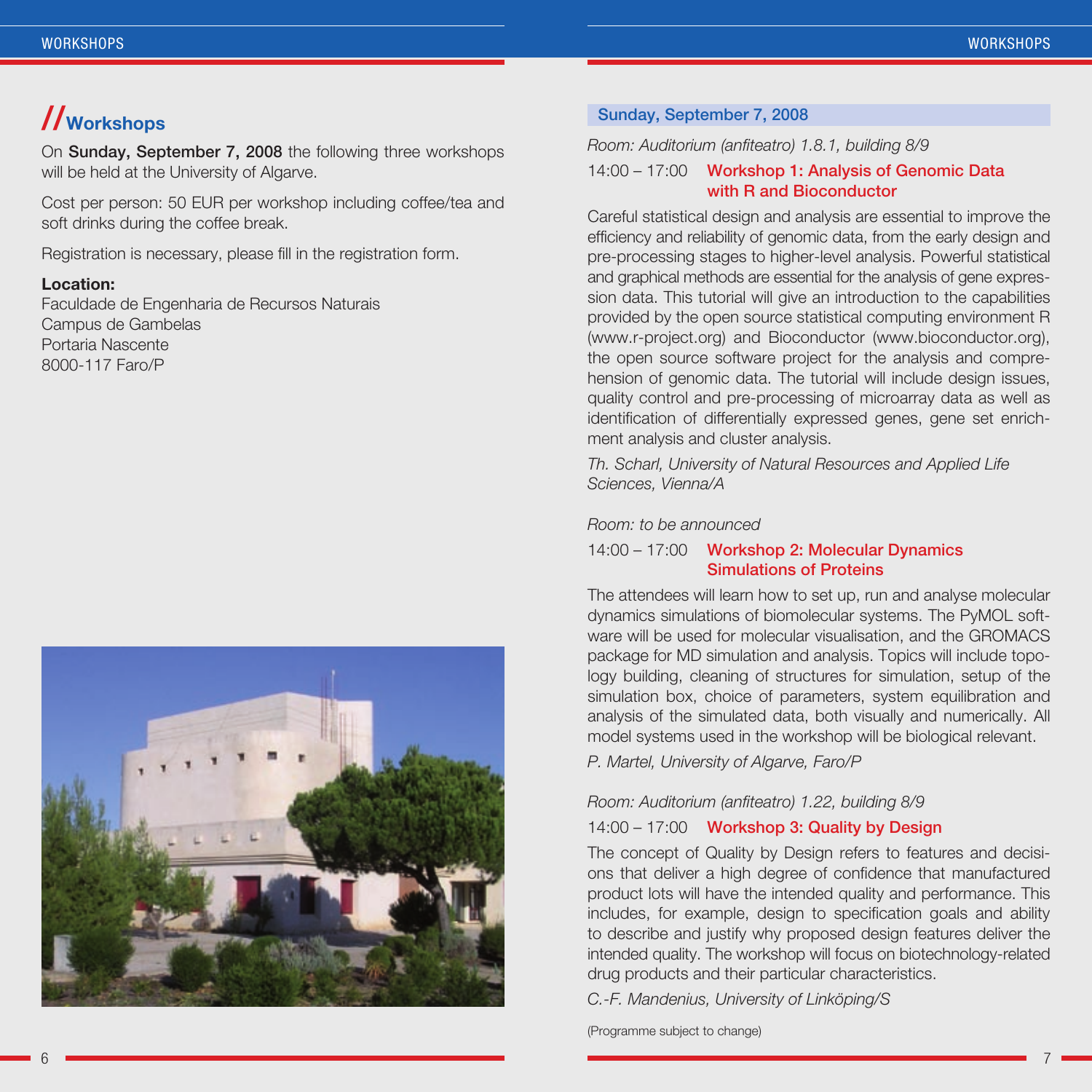|                    | <b>Sunday, September 7</b>                                                                                                                                         |  |  |  |
|--------------------|--------------------------------------------------------------------------------------------------------------------------------------------------------------------|--|--|--|
| 13:00              | Registration for workshop participants                                                                                                                             |  |  |  |
| $14:00 -$<br>17:00 | WORKSHOP 1: Analysis of Genomic Data with R and Bioconductor (Th. Scharl)<br>Room: Auditorium (anfiteatro) 1.8.1, building 8/9<br>(detailed description on page 7) |  |  |  |
|                    | <b>WORKSHOP 2: Molecular Dynamics Simulations of Proteins (P. Martel)</b><br>Room: to be announced<br>(detailed description on page 7)                             |  |  |  |
|                    | <b>WORKSHOP 3: Quality by Design (C.-F. Mandenius)</b><br>Room: Auditorium (anfiteatro) 1.22, building 8/9<br>(detailed description on page 7)                     |  |  |  |
| 15:00              | Registration for conference participants                                                                                                                           |  |  |  |
| Room:              | University Auditorium, building 4                                                                                                                                  |  |  |  |
| 18:00              | <b>OPENING</b>                                                                                                                                                     |  |  |  |
| 18:30              | Chair: A. Jungbauer<br><b>EVENING LECTURE: U. von Stockar</b>                                                                                                      |  |  |  |
| 19:30              | Welcome Reception $(19:30 - 21:00)$                                                                                                                                |  |  |  |

| <b>Monday, September 8</b> |                                                                                                                              |                                                     |                                 |
|----------------------------|------------------------------------------------------------------------------------------------------------------------------|-----------------------------------------------------|---------------------------------|
| Room:                      | University Auditorium, building 4                                                                                            |                                                     |                                 |
| 9:00                       | Chair: M. Berovič<br><b>PLENARY: J. Villadsen</b>                                                                            |                                                     |                                 |
| 9:45                       |                                                                                                                              | Coffee Break                                        |                                 |
| Room:                      | Auditorium 1.16.<br>building 8/9                                                                                             | Auditorium (anfiteatro) 1.8.1.<br>building 8/9      | Auditorium 1.2.<br>building 8/9 |
|                            | <b>Bioreaction</b><br>Engineering                                                                                            | <b>Biocatalysis and</b><br><b>Biotransformation</b> | <b>Bioseparation</b>            |
| Chair:                     | J. Villadsen                                                                                                                 | J. Woodley                                          | O.R.T. Thomas                   |
| 10:05                      | V. Bernal                                                                                                                    | R. Kratzer                                          | K. Bauer                        |
| 10:30                      | J. Schrader                                                                                                                  | W. Van Hecke                                        | M. Ottens                       |
| 10:55                      | M.G.E. Albuquerque                                                                                                           | S.M.S.A. Bernardino                                 | M. Polakovic                    |
| 11:20                      | G. Medaglia                                                                                                                  | D.P.C. de Barros                                    | <b>B.</b> Hickstein             |
| 11:45                      | General Assembly of the EFB Section on Biochemical Engineering Science<br>(Room: Auditorium 1.2, building 8/9 - 11:45-13:00) |                                                     |                                 |
| 11:45                      | Lunch                                                                                                                        |                                                     |                                 |
| Room:                      | University Auditorium, building 4                                                                                            |                                                     |                                 |
| 14:00                      | Chair: J. Cabral<br><b>PLENARY: J. Dordick</b>                                                                               |                                                     |                                 |
| 14:45                      | Time for room change                                                                                                         |                                                     |                                 |
| Room:                      | Auditorium 1.16,<br>Auditorium (anfiteatro) 1.8.1,<br>Auditorium 1.2,<br>building 8/9<br>building 8/9<br>building 8/9        |                                                     |                                 |
|                            | <b>Bioreaction</b><br>Engineering                                                                                            | <b>Biocatalysis and</b><br><b>Biotransformation</b> | <b>Bioseparation</b>            |
| Chair:                     | A. Lübbert                                                                                                                   | J. Woodley                                          | M. Ottens                       |
| 14:50                      | M. Bizukojc                                                                                                                  | A. Schmid                                           | O.R.T. Thomas                   |
| 15:15                      | C.A. Roa Engel                                                                                                               | K. Dimoula                                          | P. Francis                      |
| 15:40                      |                                                                                                                              | <b>Coffee Break</b>                                 |                                 |
| Chair:                     | A. Lübbert                                                                                                                   | A. Schmid                                           | M. Ottens                       |
| 16:00                      | A.J. Want                                                                                                                    | A.L.O. Ferreira                                     | A.M. Azevedo                    |
| 16:25                      | N.H. Hancocks                                                                                                                | C.C.C.R. de Carvalho                                | A.G. Gomes                      |
| 16:50                      |                                                                                                                              | Time for room change                                |                                 |
| Room:                      |                                                                                                                              | University Auditorium, building 4                   |                                 |
| 16:55                      | Chair: M. Canovas<br><b>PLENARY:</b> V. Hatzimanikatis                                                                       |                                                     |                                 |
| 17:40                      | Poster Party (17:40-20:00)                                                                                                   |                                                     |                                 |

|        | <b>Tuesday, September 9</b>                                    |                                                                       |                                                    |
|--------|----------------------------------------------------------------|-----------------------------------------------------------------------|----------------------------------------------------|
| Room:  | University Auditorium, building 4                              |                                                                       |                                                    |
| 9:00   | Chair: A. Jungbauer                                            |                                                                       |                                                    |
|        |                                                                | <b>PLENARY: I Mollerup</b>                                            |                                                    |
| 9:45   |                                                                | Time for room change                                                  |                                                    |
| Room:  | Auditorium (anfiteatro) 1.22,<br>building 8/9                  | Auditorium 1.16.<br>building 8/9                                      | Auditorium 1.2.<br>building 8/9                    |
|        | M <sub>3</sub> C                                               | <b>Engineering Challenges</b><br>for Biotechnology<br><b>Industry</b> | <b>Bioseparation</b>                               |
| Chair: | C. Posten                                                      | A. Stabv                                                              | S. Hober                                           |
| 9:50   | R. Luttmann                                                    | J. Morris                                                             | T. Tarmann                                         |
| 10:15  | K.V. Gernaey                                                   | A.A. Öncül                                                            | M.W. Wolff                                         |
| 10:40  |                                                                | <b>Coffee Break</b>                                                   |                                                    |
| 11:00  | T. Scharl                                                      | M. Funke                                                              | R. Hahn                                            |
| 11:25  | O. Preisner                                                    | C. Sieblist                                                           | S. Yamamoto                                        |
| 11:50  | A. Fliasson Lantz                                              | P.A.J. Rosa                                                           | K.O. Strætkvern                                    |
| 12:15  | Lunch                                                          |                                                                       |                                                    |
| Room:  | University Auditorium, building 4                              |                                                                       |                                                    |
| 14:00  | Poster Award Presentations of Nominated Posters (6 à 5-7 min.) |                                                                       |                                                    |
| 15:00  | Time for room change                                           |                                                                       |                                                    |
| Room:  | Auditorium (anfiteatro) 1.22,<br>building 8/9                  | Auditorium 1.16,<br>building 8/9                                      | Auditorium 1.2,<br>building 8/9                    |
|        | <b>Bioreaction</b><br>Engineering                              | <b>Engineering Challenges</b><br>for Biotechnology<br>Industry        | <b>Biomedical and</b><br><b>Tissue Engineering</b> |
| Chair: | B. Nidetzky                                                    | K. Graumann                                                           | J. Cabral                                          |
| 15:05  | L.F.M. Rosa                                                    | K. Sautter                                                            | N. Hunt                                            |
| 15:30  | <b>B.</b> Krampe                                               | J. Schaub                                                             | S.S. Soares                                        |
| 15:55  | <b>Coffee Break</b>                                            |                                                                       |                                                    |
| Chair: | C.-F. Mandenius                                                | T. Schulz                                                             | J. Cabral                                          |
| 16:10  | M. Maurer                                                      | A. Lübbert                                                            | T.G. Fernandes                                     |
| 16:35  | S.M. Stocks                                                    | M.K. Fiberle                                                          | G.T. John                                          |
| 17:00  |                                                                | <b>End of lectures</b>                                                |                                                    |
| 18:30  | Bus departure from Faro hotels                                 |                                                                       |                                                    |
| 19:00  | Dinner and Poster Award (19:00-24:00)                          |                                                                       |                                                    |

| (Programme subject to change) |  |  |
|-------------------------------|--|--|
|-------------------------------|--|--|

| TOPICS:                                                  |
|----------------------------------------------------------|
| <b>Bioreaction Engineering</b>                           |
| <b>Biocatalysis and Biotransformation</b>                |
| <b>Bioseparation</b>                                     |
| M3C - Modelling, Monitoring, Measurement & Control       |
| <b>Engineering Challenges for Biotechnology Industry</b> |
| <b>Biomedical and Tissue Engineering</b>                 |
| <b>Solid State Bioprocession</b>                         |
| <b>Biofuel Engineering and Sustainability</b>            |
| Miniaturisation in Bioengineering and Nanobiotechnology  |
| <b>Biothermodynamics</b>                                 |

| <b>Wednesday, September 10</b> |                                                |                                                               |                                                                             |
|--------------------------------|------------------------------------------------|---------------------------------------------------------------|-----------------------------------------------------------------------------|
| Room:                          | University Auditorium, building 4              |                                                               |                                                                             |
| 9:00                           |                                                | Chair: K. Baver                                               |                                                                             |
|                                |                                                | PLENARY: M. Narodoslawsky                                     |                                                                             |
| 9:45                           |                                                | Time for room change                                          |                                                                             |
| Room:                          | Auditorium (anfiteatro)<br>1.8.1, building 8/9 | Room: Auditorium<br>1.16, building 8/9                        | Auditorium 1.2,<br>building 8/9                                             |
|                                | <b>Solid State</b><br><b>Bioprocession</b>     | <b>Biofuel Engineering</b><br>and Sustainability              | <b>Miniaturisation in</b><br><b>Bioengineering and</b><br>Nanobiotechnology |
| Chair:                         | D.A. Mitchell. M. Berovič                      | M. Narodoslawsky                                              | G.N.M. Ferreira                                                             |
| 9:50                           | D.A. Mitchell                                  | C. Knocke                                                     | D. Schäpper                                                                 |
| 10:15                          | M. Berovič                                     | S. Krahulec                                                   | A. Pohar                                                                    |
| 10:40                          |                                                | <b>Coffee Break</b>                                           |                                                                             |
| Chair:                         | M. Berovič                                     | M. Narodoslawsky                                              | J. Büchs                                                                    |
| 11:00                          | N. Krieger                                     | M Pedersen                                                    | M.T. Neves-Petersen                                                         |
| 11:25                          | M.L.E. Gutarra                                 | J. Cavalheiro                                                 | D.M.F. Prazeres                                                             |
| 11:50                          | M.-A. Mirata                                   | M. Sulu                                                       | R. Baltazar                                                                 |
| 12:15                          | Lunch                                          |                                                               |                                                                             |
| Room:                          | University Auditorium, building 4              |                                                               |                                                                             |
| 13:15                          |                                                | Chair: M. Berovič<br><b>Malcolm Lilly Award Presentations</b> |                                                                             |
| 14:30                          |                                                | Coffee Break                                                  |                                                                             |
| Room:                          | Auditorium (anfiteatro)<br>1.8.1, building 8/9 | Auditorium 1.16,<br>building 8/9                              | Auditorium 1.2,<br>building 8/9                                             |
|                                | <b>Bioreaction</b><br>Engineering              | <b>Biocatalysis and</b><br><b>Biotransformation</b>           | <b>Biothermodynamics</b>                                                    |
| Chair:                         | K. Bayer                                       | A. Schmid                                                     | A. Jungbauer                                                                |
| 15:00                          | H. Dörnenburg                                  | D. Weuster-Botz                                               | F. Tumakaka                                                                 |
| 15:25                          | N. Carinhas                                    | H. Schewe                                                     | A. Dürauer                                                                  |
| 15:50                          | L. Pedro                                       | D. Holtmann                                                   | B.K. Nfor                                                                   |
| 16:15                          | V. Walter                                      | S. de Wildeman                                                | F. Sousa                                                                    |
| 16:40                          |                                                | Time for room change                                          |                                                                             |
| Room:                          | University Auditorium, building 4              |                                                               |                                                                             |
| 16:45                          | <b>Malcolm Lilly Award / Closing</b>           |                                                               |                                                                             |

8 9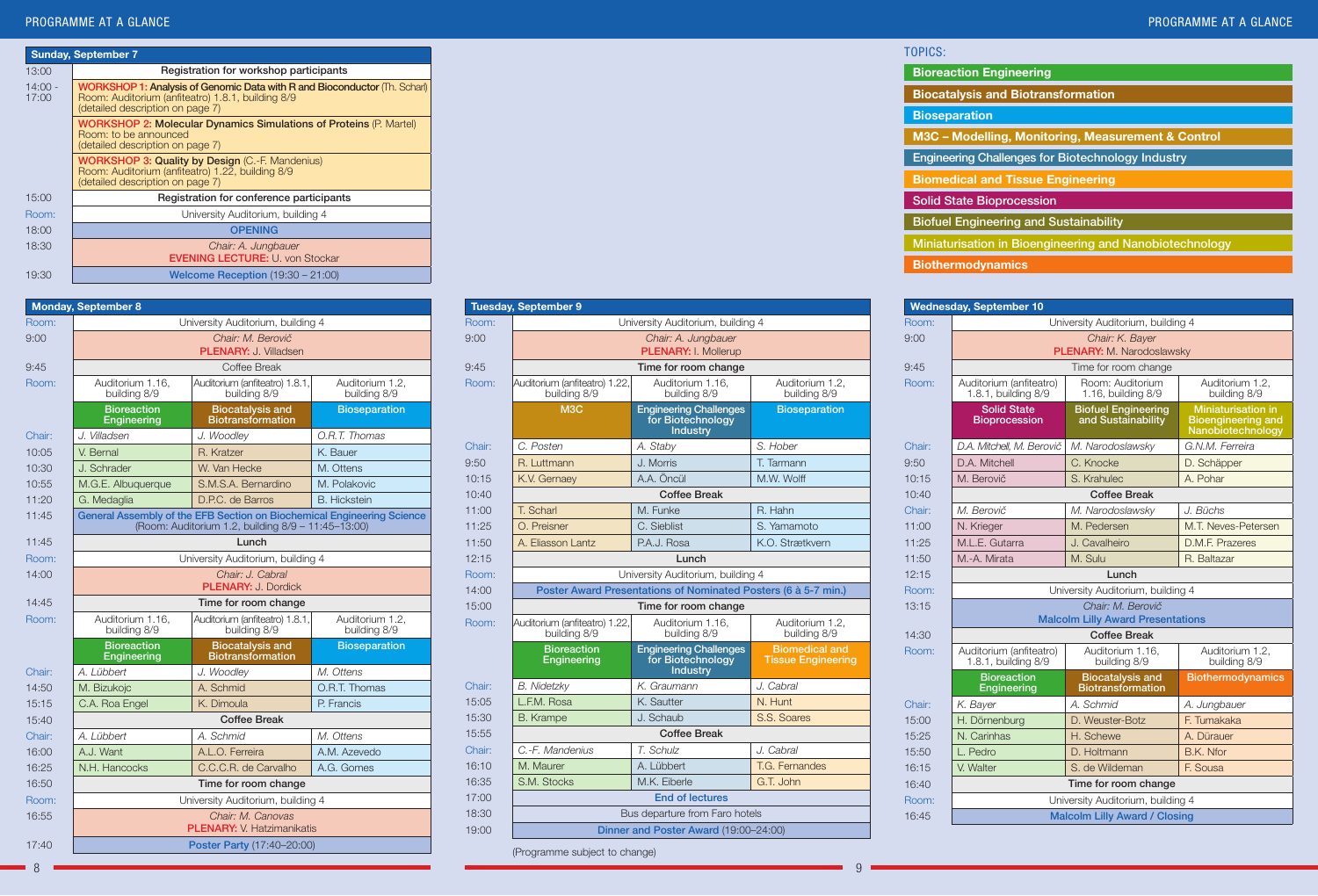#### SCIENTIFIC LECTURE PROGRAMME **SCIENTIFIC LECTURE PROGRAMME** SCIENTIFIC LECTURE PROGRAMME

 $-11$ 

| Room:              | University Auditorium, building 4                                                                                                                                                                                                                                                                                                                                  |                                                                                                                                                                                                                                                                                                                                                                                                                                                                                     |                                                                                                                                                                                                                                                                                                                            |  |
|--------------------|--------------------------------------------------------------------------------------------------------------------------------------------------------------------------------------------------------------------------------------------------------------------------------------------------------------------------------------------------------------------|-------------------------------------------------------------------------------------------------------------------------------------------------------------------------------------------------------------------------------------------------------------------------------------------------------------------------------------------------------------------------------------------------------------------------------------------------------------------------------------|----------------------------------------------------------------------------------------------------------------------------------------------------------------------------------------------------------------------------------------------------------------------------------------------------------------------------|--|
| 09:00              | Chair: M. Berovič, University of Ljubljana/SLO                                                                                                                                                                                                                                                                                                                     |                                                                                                                                                                                                                                                                                                                                                                                                                                                                                     |                                                                                                                                                                                                                                                                                                                            |  |
|                    | <b>PLENARY LECTURE: The sugar industry: the cradle of biochemical engineering - J. Villadsen, Technical University of Denmark, Lyngby/DK</b>                                                                                                                                                                                                                       |                                                                                                                                                                                                                                                                                                                                                                                                                                                                                     |                                                                                                                                                                                                                                                                                                                            |  |
| 09:45              | <b>Coffee Break</b>                                                                                                                                                                                                                                                                                                                                                |                                                                                                                                                                                                                                                                                                                                                                                                                                                                                     |                                                                                                                                                                                                                                                                                                                            |  |
| Room:              | Auditorium 1.16, building 8/9                                                                                                                                                                                                                                                                                                                                      | Auditorium (anfiteatro) 1.8.1, building 8/9                                                                                                                                                                                                                                                                                                                                                                                                                                         | Auditorium 1.2, building 8/9                                                                                                                                                                                                                                                                                               |  |
|                    | <b>Bioreaction Engineering</b>                                                                                                                                                                                                                                                                                                                                     | <b>Biocatalysis and Biotransformation</b>                                                                                                                                                                                                                                                                                                                                                                                                                                           | <b>Bioseparation</b>                                                                                                                                                                                                                                                                                                       |  |
|                    | Chair: J. Villadsen, Technical University of Denmark, Lyngby/DK                                                                                                                                                                                                                                                                                                    | Chair: J. Woodley, Technical University of Denmark, Lyngby/DK                                                                                                                                                                                                                                                                                                                                                                                                                       | Chair: O.R.T. Thomas, University of Birmingham/UK                                                                                                                                                                                                                                                                          |  |
| 10:05              | Engineering challenges in the production of baculovirus vectors for<br>gene therapy<br>V. Bernal, N. Carinhas, A.Y. Yokomizo, T. Vicente, Universidade Nova de<br>Lisboa, Oeiras/P; R. Oliveira, M.J.T. Carrondo, Universidade Nova de<br>Lisboa, Oeiras and Universidade Nova de Lisboa, Caparica/P; P.M. Alves,<br>Universidade Nova de Lisboa, Oeiras/P         | Multi-level engineering approach to improve ketone reduction by baker's yeast<br>R. Kratzer, S. Egger, B. Nidetzky, Graz University of Technology/A                                                                                                                                                                                                                                                                                                                                 | Systematic design of downstream processes - generation of process<br>alternatives<br>K. Bauer, G. Schembecker, Technical University of Dortmund/D                                                                                                                                                                          |  |
| 10:30              | MPEC - microparticle-enhanced cultivation: a novel method for<br>submerged cultivation of filamentous microorganisms<br>M. Pescheck, K. Ehrich, B. Kaup, J. Schrader, DECHEMA e.V.,<br>Frankfurt am Main/D                                                                                                                                                         | Bubble-free oxygenation for enzymatic oxidation of lactose to lactobionic acid<br>W. Van Hecke, Universiteit Gent/B; R. Ludwig, University of Natural Resources and Applied Life<br>Sciences Vienna/A; J. Dewulf, Universiteit Gent/B; M. Auly, University of Natural Resources<br>and Applied Life Sciences Vienna/A; T. Messiaen, Universiteit Gent/B; D. Haltrich, University of<br>Natural Resources and Applied Life Sciences Vienna/A; H. Van Langenhove, Universiteit Gent/B | Development of chromatography process design database from crude mixture<br>of proteins<br>T. Ahamed, B.K. Nfor, L.A.M. van der Wielen, P.D.E.M. Verhaert, G.W.K. van Dedem,<br>M. Ottens, Delft University of Technology/NL; M.H.M. Eppink, N.V. Organon, Oss/NL;<br>E.J.A.X. van de Sandt, DSM Anti-Infectives, Delft/NL |  |
| 10:55              | Production of bioplastics (PHA) from sugar cane molasses<br>M.G.E. Albuquerque, C. Torres, Universidade Nova de Lisboa/P;<br>S. Bengtsson, A. Werker, Anoxkaldnes AB, Lund/S; M.A.M. Reis,<br>Universidade Nova de Lisboa/P                                                                                                                                        | Cephalexin synthesis by Penicillin G Acylase immobilized in sol-gel<br>S.M.S.A. Bernardino, P. Fernandes, L.P. Fonseca, Instituto Superior Técnico, Lisboa/P                                                                                                                                                                                                                                                                                                                        | Characterization of pore structure of Sartobind Q membrane adsorbent in<br>different buffers and salt concentrations<br>I. Tatarova, M. Polakovic, Slovak University of Technology, Bratislava/SK; R. Faber,<br>Sartorius Stedim Biotech, Göttingen/D                                                                      |  |
| 11:20              | A novel two stage production process for the lantibiotic gallidermin<br>G. Medaglia, G. Valsesia, S. Panke, ETH Zürich/CH                                                                                                                                                                                                                                          | Enzymatic synthesis of fatty acid alkyl esters in miniemulsion<br>D.P.C. de Barros, L.P. Fonseca, J.M.S. Cabral, Instituto Superior Técnico, Lisbon/P;<br>C.K. Weiss, K. Landfester, University of Ulm/D                                                                                                                                                                                                                                                                            | Innovation in bioseparation with magnetic beads<br>B. Hickstein, Clausthal University of Technology/D; T. Käppler, C. Posten, University of<br>Karlsruhe (TH)/D; U.A. Peuker, Clausthal University of Technology/D                                                                                                         |  |
| $11:45-$<br>13:00  |                                                                                                                                                                                                                                                                                                                                                                    | General Assembly of the EFB Section on Biochemical Engineering Science (Room: Auditorium 1.2, building 8/9)                                                                                                                                                                                                                                                                                                                                                                         |                                                                                                                                                                                                                                                                                                                            |  |
| 11:45              |                                                                                                                                                                                                                                                                                                                                                                    | Lunch                                                                                                                                                                                                                                                                                                                                                                                                                                                                               |                                                                                                                                                                                                                                                                                                                            |  |
| Room:              |                                                                                                                                                                                                                                                                                                                                                                    | University Auditorium, building 4                                                                                                                                                                                                                                                                                                                                                                                                                                                   |                                                                                                                                                                                                                                                                                                                            |  |
| 14:00              |                                                                                                                                                                                                                                                                                                                                                                    | Chair: J. Cabral, Technical University of Lisbon/P                                                                                                                                                                                                                                                                                                                                                                                                                                  |                                                                                                                                                                                                                                                                                                                            |  |
|                    |                                                                                                                                                                                                                                                                                                                                                                    | PLENARY LECTURE: High-throughput molecular bioprocessing: a new addition to biochemical engineering science - J.S. Dordick, Rensselaer Polytechnic Institute, Troy, NY/USA                                                                                                                                                                                                                                                                                                          |                                                                                                                                                                                                                                                                                                                            |  |
| 14:45              | Time for room change                                                                                                                                                                                                                                                                                                                                               |                                                                                                                                                                                                                                                                                                                                                                                                                                                                                     |                                                                                                                                                                                                                                                                                                                            |  |
| Room:              | Auditorium 1.16, building 8/9                                                                                                                                                                                                                                                                                                                                      | Auditorium (anfiteatro) 1.8.1, building 8/9                                                                                                                                                                                                                                                                                                                                                                                                                                         | Auditorium 1.2, building 8/9                                                                                                                                                                                                                                                                                               |  |
|                    | <b>Bioreaction Engineering</b>                                                                                                                                                                                                                                                                                                                                     | <b>Biocatalysis and Biotransformation</b>                                                                                                                                                                                                                                                                                                                                                                                                                                           | <b>Bioseparation</b>                                                                                                                                                                                                                                                                                                       |  |
|                    | Chair: A. Lübbert, University of Halle-Wittenberg/D                                                                                                                                                                                                                                                                                                                | Chair: J. Woodley, Technical University of Denmark, Lyngby/DK                                                                                                                                                                                                                                                                                                                                                                                                                       | Chair: M. Ottens, Delft University of Technology/NL                                                                                                                                                                                                                                                                        |  |
| 14:50              | Physiological, morphological and kinetic aspects of lovastatin<br>biosynthesis by Aspergillus terreus<br>M. Bizukojc, S. Ledakowicz, Technical University of Lodz/PL                                                                                                                                                                                               | Systems biotechnology for selective whole-cell redox biocatalysis<br>B. Bühler, D. Kuhn, Technical University of Dortmund/D; J.-B. Park, Ewha Womans<br>University, Seoul/ROK; L.M. Blank, A. Schmid, Technical University of Dortmund and<br>ISAS-Institute for Analytical Sciences, Dortmund/D                                                                                                                                                                                    | Smart little adsorbents!<br>O.R.T. Thomas, University of Birmingham/UK                                                                                                                                                                                                                                                     |  |
| 15:15              | Conceptual process design of integrated fermentation, deacylation<br>and crystallization for production of $\beta$ -lactam antibiotics<br>C.A. Roa Engel, A.J.J. Straathof, W.M. van Gulik, Technical University of<br>Delft/NL; E.J.A.X. van de Sandt, T. van der Does, DSM Anti-infectives,<br>Delft/NL; L.A.M. van der Wielen, Technical University of Delft/NL | Enzymatic gas/solid reactions: an engineering approach<br>K. Dimoula, J. Büchs, A.C. Spiess, RWTH Aachen University/D                                                                                                                                                                                                                                                                                                                                                               | Constant shear affinity filtration: an integrated technology for direct product<br>capture from mammalian cell cultures<br>P. Francis, F. Taghipour, C.A. Haynes, University of British Columbia, Vancouver/CDN                                                                                                            |  |
| 15:40              |                                                                                                                                                                                                                                                                                                                                                                    | <b>Coffee Break</b>                                                                                                                                                                                                                                                                                                                                                                                                                                                                 |                                                                                                                                                                                                                                                                                                                            |  |
|                    | Chair: A. Lübbert, University of Halle-Wittenberg/D                                                                                                                                                                                                                                                                                                                | Chair: A. Schmid, Technical University of Dortmund/D                                                                                                                                                                                                                                                                                                                                                                                                                                | Chair: M. Ottens, Delft University of Technology/NL                                                                                                                                                                                                                                                                        |  |
| 16:00              | Flow cytometric analysis of recombinant antibody fragment produc-<br>tion in <i>Escherichia coli</i> under batch and fed-batch cultures<br>A.J. Want, University of Birmingham/UK; J. Liddell, B. Kara, Avecia Bio-<br>logics Ltd., Billingham/UK; O.R.T. Thomas, University of Birmingham/UK;<br>C.J. Hewitt, Loughborough University/UK                          | Penicillin acylase-catalyzed ampicillin synthesis: effect of pH and type of carriers<br>on selectivity and yields<br>G.F. Silva, Tecnologias Bioenergéticas, Fortaleza/BR; A.K.P.B. Siqueira, A.L.O. Ferreira,<br>Universidade Federal do Ceará, Fortaleza/BR                                                                                                                                                                                                                       | Affinity-enhanced partitioning of human antibodies in aqueous two-phase systems<br>A.M. Azevedo, P.A.J. Rosa, I.F. Ferreira, Instituto Superior Técnico, Lisboa/P;<br>J. de Vries, R. Korporaal, H.J. Verhoef, T.J. Tisser, Syncom BV, Groningen/NL;<br>M.R. Aires-Barros, Instituto Superior Técnico, Lisboa/P            |  |
| 16:25              | The effect of cryopreservation on $\alpha$ -amylase production during 5L<br>batch Bacillus licheniformis fermentations<br>N.H. Hancocks, C. Thomas, University of Birmingham/UK; S.M. Stocks,<br>Novozymes Fermentation Pilot Plant, Bagsvaerd/DK; C.J. Hewitt, Lough-<br>borough University, Leicestershire/UK                                                    | Membrane and surface properties of Rhodococcus erythropolis cells in<br>two-phase systems<br>C.C.C.R. de Carvalho, Instituto Superior Técnico, Lisboa/P                                                                                                                                                                                                                                                                                                                             | Plasmid DNA purification by phenyl boronate affinity chromatography<br>A.G. Gomes, A.M. Azevedo, M.R. Aires-Barros, D.M.F. Prazeres, Instituto Superior<br>Técnico, Lisboa/P                                                                                                                                               |  |
| 16:50              |                                                                                                                                                                                                                                                                                                                                                                    | Time for room change                                                                                                                                                                                                                                                                                                                                                                                                                                                                |                                                                                                                                                                                                                                                                                                                            |  |
| Room:              |                                                                                                                                                                                                                                                                                                                                                                    | University Auditorium, building 4                                                                                                                                                                                                                                                                                                                                                                                                                                                   |                                                                                                                                                                                                                                                                                                                            |  |
| 16:55              | Chair: M. Canovas, University of Murcia/E<br>PLENARY LECTURE: A perspective of the development of the field metabolic engineering from the early days of J. Bailey until today - V. Hatzimanikatis, EPFL/CH                                                                                                                                                        |                                                                                                                                                                                                                                                                                                                                                                                                                                                                                     |                                                                                                                                                                                                                                                                                                                            |  |
| $17:40 -$<br>20:00 | <b>Poster Party</b>                                                                                                                                                                                                                                                                                                                                                |                                                                                                                                                                                                                                                                                                                                                                                                                                                                                     |                                                                                                                                                                                                                                                                                                                            |  |

 $-10$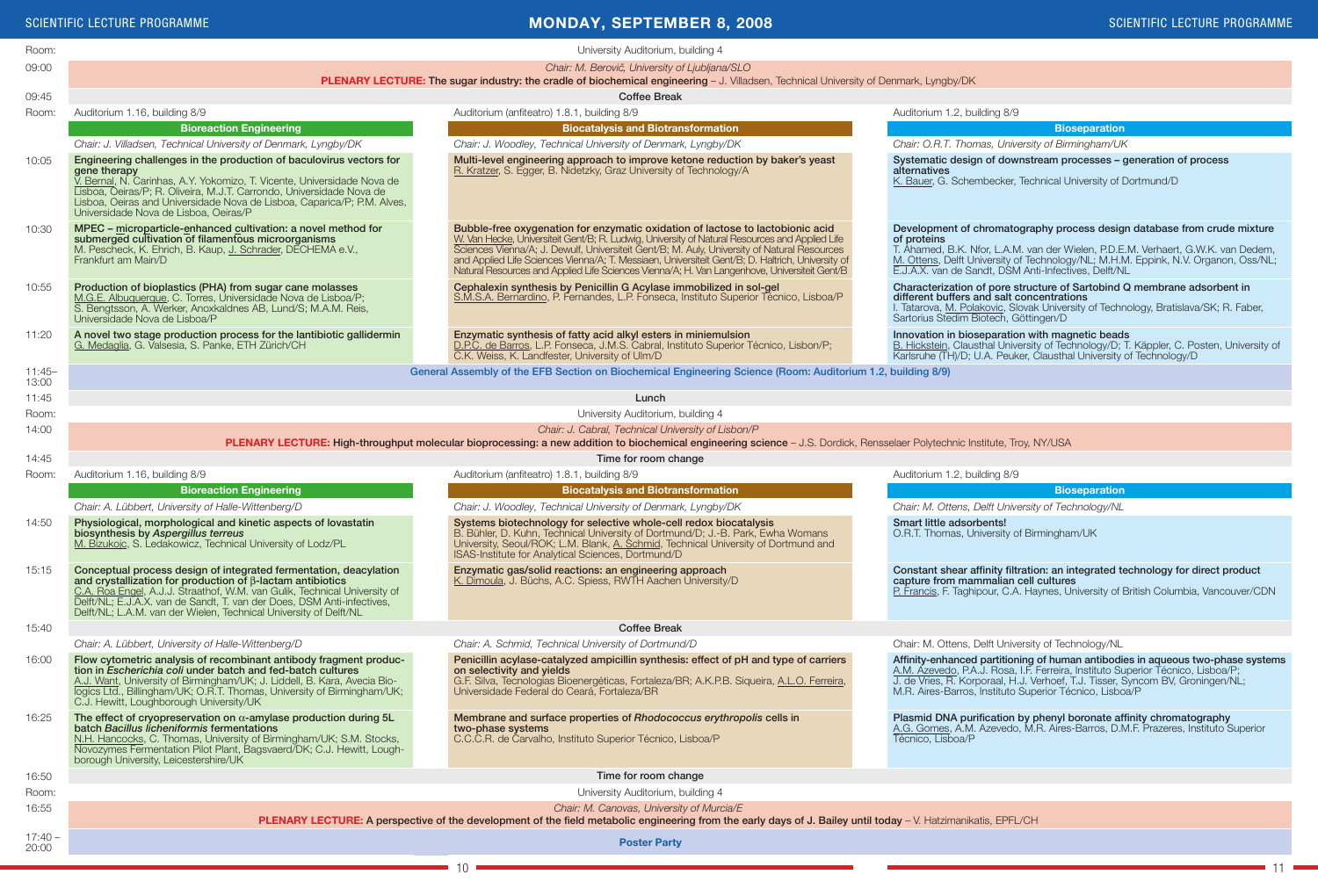#### **Tuesday, September 9, 2008**

|                 | <b>SCIENTIFIC LECTURE PROGRAMME</b>                                                                                                                                                                                                                                                                                                                                                                                                                                                       | <b>TUESDAY, SEPTEMBER 9, 2008</b>                                                                                                                                                                                                                                                                                                                            | SCIENTIFIC LECTURE PROGRAMME                                                                                                                                                                                                                                                                                                                                                                                                                                                                                                                      |
|-----------------|-------------------------------------------------------------------------------------------------------------------------------------------------------------------------------------------------------------------------------------------------------------------------------------------------------------------------------------------------------------------------------------------------------------------------------------------------------------------------------------------|--------------------------------------------------------------------------------------------------------------------------------------------------------------------------------------------------------------------------------------------------------------------------------------------------------------------------------------------------------------|---------------------------------------------------------------------------------------------------------------------------------------------------------------------------------------------------------------------------------------------------------------------------------------------------------------------------------------------------------------------------------------------------------------------------------------------------------------------------------------------------------------------------------------------------|
| Room:           |                                                                                                                                                                                                                                                                                                                                                                                                                                                                                           | University Auditorium, building 4                                                                                                                                                                                                                                                                                                                            |                                                                                                                                                                                                                                                                                                                                                                                                                                                                                                                                                   |
| 09:00           | Chair: A. Jungbauer, University of Natural Resources and Applied Life Sciences, Vienna/A<br><b>PLENARY LECTURE: Biopharmaceutical process development - a regulatory perspective on the future - I. Mollerup, Novo Nordisk A/S, Bagsværd/DK</b>                                                                                                                                                                                                                                           |                                                                                                                                                                                                                                                                                                                                                              |                                                                                                                                                                                                                                                                                                                                                                                                                                                                                                                                                   |
| 09:45           |                                                                                                                                                                                                                                                                                                                                                                                                                                                                                           | Time for room change                                                                                                                                                                                                                                                                                                                                         |                                                                                                                                                                                                                                                                                                                                                                                                                                                                                                                                                   |
| Room:           | Auditorium (anfiteatro) 1.22, building 8/9                                                                                                                                                                                                                                                                                                                                                                                                                                                | Auditorium 1.16, building 8/9                                                                                                                                                                                                                                                                                                                                | Auditorium 1.2, building 8/9                                                                                                                                                                                                                                                                                                                                                                                                                                                                                                                      |
|                 | M3C - Modelling, Monitoring, Measurement & Control                                                                                                                                                                                                                                                                                                                                                                                                                                        | <b>Engineering Challenges for Biotechnology Industry</b>                                                                                                                                                                                                                                                                                                     | <b>Bioseparation</b>                                                                                                                                                                                                                                                                                                                                                                                                                                                                                                                              |
|                 | Chair: C. Posten, University of Karlsruhe/D                                                                                                                                                                                                                                                                                                                                                                                                                                               | Chair: A. Staby, Novo Nordisk A/S, Gentofte/DK                                                                                                                                                                                                                                                                                                               | Chair: S. Hober, Royal Institute of Technology, Stockholm/S                                                                                                                                                                                                                                                                                                                                                                                                                                                                                       |
| 09:50           | On-line analysis, modeling and simulation of recombinant protein<br>expression processes with Pichia pastoris<br>R. Luttmann, A. Kazemi, S. Treder, E. Werner, M. Eicke, B. Hahn,<br>G. Cornelissen, Hamburg University of Applied Sciences/D                                                                                                                                                                                                                                             | Process Analytical Technologies (PAT) and process systems engineering<br>J. Morris, Newcastle University/UK; Z.-P. Chen, Strathclyde University, Glasgow/UK;<br>D. Lovett, Perceptive Engineering, Daresbury/UK                                                                                                                                              | Plasmid DNA recovery by adsorption on nonporous beads<br>T. Tarmann, D. Horner, University of Natural Resources and Applied Life Sciences,<br>Vienna/A; R. Ganja, Boehringer-Ingelheim Austria GmbH, Vienna/A; A. Jungbauer,<br>University of Natural Resources and Applied Life Sciences. Vienna/A                                                                                                                                                                                                                                               |
| 10:15           | Mechanistic models for evaluation of alternative fermentation control<br>strategies within a PAT framework<br>K.V. Gernaey, E. Albo, J. Woodley, G. Sin, Technical University of Denmark,<br>Lyngby/DK                                                                                                                                                                                                                                                                                    | Characterization of flow conditions in wave bioreactors using CFD<br>A.A. Oncül, D. Thévenin, University of Magdeburg/D; Y. Genzel, U. Reichl, MPI for<br>Dynamics of Complex Technical Systems, Magdeburg/D                                                                                                                                                 | Capturing of cell culture derived Vaccinia Virus by heparin-affinity chromatography<br>M.W. Wolff, MPI for Dynamics of Complex Technical Systems, Magdeburg/D;<br>C. Venzke, University of Magdeburg/D; S. Lehmann, MPI for Dynamics of Complex<br>Technical Systems, Magdeburg/D; S. Post Hansen, R. Djurup, Bavarian Nordic A/S,<br>Kvistgard/DK; R. Faber, Sartorius AG, Göttingen/D; U. Reichl, MPI for Dynamics of<br>Complex Technical Systems and University of Magdeburg/D                                                                |
| 10:40           |                                                                                                                                                                                                                                                                                                                                                                                                                                                                                           | <b>Coffee Break</b>                                                                                                                                                                                                                                                                                                                                          |                                                                                                                                                                                                                                                                                                                                                                                                                                                                                                                                                   |
| 11:00           | Interactive visualization of gene clusters to improve the monitoring of<br>E. coli recombinant systems<br>T. Scharl, G. Striedner, F. Pötschacher, K. Bayer, University of Natural Resources<br>and Applied Life Sciences, Vienna/A; F. Leisch, University of Munich/D                                                                                                                                                                                                                    | Baffled microtiter plates - sufficient oxygen for microorganisms<br>M. Funke, J. Büchs, RWTH Aachen University/D; F. Kensy, C. Müller, m2p-labs GmbH,<br>Aachen/D                                                                                                                                                                                            | On-column refolding of proteins using N <sup>Pro</sup> fusion technology<br>R. Hahn, E. Schmöger, B. Kanatschnig, N. Wernig, A. Dürauer, A. Jungbauer,<br>University of Natural Resources and Applied Life Sciences Vienna/A                                                                                                                                                                                                                                                                                                                      |
| 11:25           | Contribution of FT-IR spectroscopy and chemometrics to clinical<br>microbiology - epidemiological typing of Klebsiella pneumoniae<br>O. Preisner, Technical University of Lisbon/P; R. Guiomar, J. Machado,<br>National Health Institute Ricardo Jorge, Lisbon/P; J.A. Lopes, University of<br>Porto/P; J.C. Menezes, Technical University of Lisbon/P                                                                                                                                    | A test facility for sparger of production-scale-bioreactors<br>C. Sieblist, S. Günther, M. Aehle, University Halle-Wittenberg/D; M. Pohlscheidt,<br>M. Jenzsch, Roche Diagnostics GmbH, Penzberg/D; A. Lübbert, University Halle-<br>Wittenberg/D                                                                                                            | Effects of mobile phase modulators on retention and separation of proteins<br>in electrostatic interaction chromatography<br>M. Abe, P. Akbarzadehlaleh, Y. Sakaguchi, N. Yoshimoto, S. Yamamoto,<br>Yamaguchi University, Ube/J                                                                                                                                                                                                                                                                                                                  |
| 11:50           | Applying spectroscopic methods and chemometrics to get a snap-shot<br>of physiology in fermentation processes<br>A. Eliasson Lantz, P. Odman, N. Petersen, L. Olsson, K.V. Gernaey,<br>Technical University of Denmark, Lyngby/DK                                                                                                                                                                                                                                                         | Multi-stage-enhanced recovery of human antibodies by aqueous-two phase<br>extraction<br>P.A.J. Rosa, A.M. Azevedo, I.F. Ferreira, Instituto Superior Técnico, Lisboa/P; S. Sommerfeld,<br>Bayer Technology Services GmbH, Leverkusen/D; M.R. Aires-Barros, Instituto Superior<br>Técnico, Lisboa/P; W. Baecker, Bayer Technology Services GmbH, Leverkusen/D | Potato protein isolation by expanded bed adsorption and ultrafiltration<br>S. Løkra, K.O. Strætkvern, Hedmark University College, Hamar/N                                                                                                                                                                                                                                                                                                                                                                                                         |
| 12:15           |                                                                                                                                                                                                                                                                                                                                                                                                                                                                                           | Lunch                                                                                                                                                                                                                                                                                                                                                        |                                                                                                                                                                                                                                                                                                                                                                                                                                                                                                                                                   |
| Room:           |                                                                                                                                                                                                                                                                                                                                                                                                                                                                                           | University Auditorium, building 4                                                                                                                                                                                                                                                                                                                            |                                                                                                                                                                                                                                                                                                                                                                                                                                                                                                                                                   |
| 14:00           |                                                                                                                                                                                                                                                                                                                                                                                                                                                                                           | Poster Award Presentations of Nominated Posters (6 à 5-7 min.)                                                                                                                                                                                                                                                                                               |                                                                                                                                                                                                                                                                                                                                                                                                                                                                                                                                                   |
| 15:00           |                                                                                                                                                                                                                                                                                                                                                                                                                                                                                           | Time for room change                                                                                                                                                                                                                                                                                                                                         |                                                                                                                                                                                                                                                                                                                                                                                                                                                                                                                                                   |
| Room:           | Auditorium (anfiteatro) 1.22, building 8/9                                                                                                                                                                                                                                                                                                                                                                                                                                                | Auditorium 1.16, building 8/9                                                                                                                                                                                                                                                                                                                                | Auditorium 1.2, building 8/9                                                                                                                                                                                                                                                                                                                                                                                                                                                                                                                      |
|                 | <b>Bioreaction Engineering</b>                                                                                                                                                                                                                                                                                                                                                                                                                                                            | <b>Engineering Challenges for Biotechnology Industry</b>                                                                                                                                                                                                                                                                                                     | <b>Biomedical and Tissue Engineering</b>                                                                                                                                                                                                                                                                                                                                                                                                                                                                                                          |
|                 | Chair: B. Nidetzky, Technical University of Graz/A                                                                                                                                                                                                                                                                                                                                                                                                                                        | Chair: K. Graumann, Sandoz GmbH, Kundl/A                                                                                                                                                                                                                                                                                                                     | Chair: J. Cabral, Technical University of Lisbon/P                                                                                                                                                                                                                                                                                                                                                                                                                                                                                                |
| 15:05           | Batch and fed-batch production of recombinant human cytochrome<br>P450 3A4<br>L.F.M. Rosa, G.N.M. Ferreira, University of Algarve, Faro/P                                                                                                                                                                                                                                                                                                                                                 | Novel approaches in cell line and process development<br>K. Sautter, B. Enenkel, T. Schulz, L. Florin, E. Becker, J. Schaub, C. Clemens, J. Fieder,<br>H. Kaufmann, Boehringer Ingelheim Pharma GmbH & Co. KG, Biberach a.d. Riss/D                                                                                                                          | Production of a full thickness skin-substitute using an alginate hydrogel<br>scaffold<br>N. Hunt, R. Shelton, D. Hukins, L. Grover, University of Birmingham/UK                                                                                                                                                                                                                                                                                                                                                                                   |
| 15:30           | Transcriptome analysis of antibody producing NS0 cells in chemostat<br>and perfusion cultures<br>B. Krampe, M. Al-Rubeai, University College Dublin/IRL                                                                                                                                                                                                                                                                                                                                   | Experimental and computational tools for in-depth profiling of a recombinant<br>high productivity CHO fed batch cell culture process<br>J. Schaub, C. Clemens, W. Rust, M. Lenter, T. Hildebrandt, K. Quast, D. Mennerich,<br>T.W. Schulz, Boehringer Ingelheim Pharma GmbH & Co. KG, Biberach a.d. Riss/D                                                   | Vif as target for the control of HIV-1 infection: use of recombinant VLPs for<br>non-viral molecular therapy<br>S.S. Soares, L. Pedro, G.N.M. Ferreira, University of Algarve, Faro/P                                                                                                                                                                                                                                                                                                                                                             |
| 15:55           |                                                                                                                                                                                                                                                                                                                                                                                                                                                                                           | <b>Coffee Break</b>                                                                                                                                                                                                                                                                                                                                          |                                                                                                                                                                                                                                                                                                                                                                                                                                                                                                                                                   |
|                 | Chair: C.-F. Mandenius, Linköping University/S                                                                                                                                                                                                                                                                                                                                                                                                                                            | Chair: T. Schulz, Boehringer Ingelheim Pharma GmbH & Co. KG, Biberach a.d. Riss/D                                                                                                                                                                                                                                                                            | Chair: J. Cabral, Technical University of Lisbon/P                                                                                                                                                                                                                                                                                                                                                                                                                                                                                                |
| 16:10           | Rational optimisation of Pichia pastoris fed batch cultivation for<br>improved productivity of heterologous proteins<br>M. Maurer, University of Natural Resources and Applied Life Sciences<br>Vienna/A; K. Baumann, Universitat Autònoma de Barcelona/E; M. Kühleitner,<br>University of Natural Resources and Applied Life Sciences Vienna/A; P. Ferrer,<br>Universitat Autònoma de Barcelona/E; D. Mattanovich, University of Natural<br>Resources and Applied Life Sciences Vienna/A | How reproducible can we cultivate microorganisms during recombinant protein<br>production processes<br>S. Gnoth, A. Kuprijanov, University of Halle-Wittenberg, Halle/Saale/D; R. Simutis,<br>Kaunas University of Technology/LT; A. Lübbert, University of Halle-Wittenberg,<br>Halle/Saale/D                                                               | A high-throughput 3D cell microarray to study stem cell fate<br>T.G. Fernandes, Instituto Superior Técnico, Lisbon/P and Rensselaer Polytechnic<br>Institute, Troy, NY/USA; S.-J. Kown, Rensselaer Polytechnic Institute, Troy, NY/USA;<br>M.-Y. Lee, Solidus Biosciences, Troy, NY/USA; M.M. Diogo, C. Lobato da Silva,<br>Instituto Superior Técnico, Lisbon/P; D.S. Clark, University of California, Berkeley,<br>CA/USA; J.M.S. Cabral, Instituto Superior Técnico, Lisbon/P; J.S. Dordick,<br>Rensselaer Polytechnic Institute, Troy, NY/USA |
| 16:35-<br>17:00 | A comparison of traditional Rushton disc turbines with high solidity<br>ratio, up-pumping, axial hydrofoil impellers in 550 L pilot scale aerobic<br>submerged fermentations<br>S.M. Stocks, Novozymes A/S, Bagsværd/DK; M.O. Albaek, Technical Univer-<br>sity of Denmark, Lyngby/DK; A.W. Nienow, The University of Birmingham/UK                                                                                                                                                       | Optimization of inclusion body-based production of single-chain Fv fragments<br>( <b>scFv</b> )<br>M.K. Eiberle, H. Hohenblum, M. Graf, Boehringer Ingelheim Austria GmbH, Vienna/A;<br>A. Jungbauer, University of Natural Resources and Applied Life Sciences, Vienna/A;<br>M. Berkemeyer, Boehringer Ingelheim Austria GmbH, Vienna/A                     | New insights in cell cultivation – online oxygen and pH monitoring in<br>multidishes<br>G.T. John, PreSens Precision Sensing GmbH, Regensburg/D                                                                                                                                                                                                                                                                                                                                                                                                   |
| 18:30           | <b>Bus Departure from Hotels</b>                                                                                                                                                                                                                                                                                                                                                                                                                                                          |                                                                                                                                                                                                                                                                                                                                                              |                                                                                                                                                                                                                                                                                                                                                                                                                                                                                                                                                   |
| 19:00-<br>24:00 |                                                                                                                                                                                                                                                                                                                                                                                                                                                                                           | <b>Dinner and Poster Award</b>                                                                                                                                                                                                                                                                                                                               |                                                                                                                                                                                                                                                                                                                                                                                                                                                                                                                                                   |

12 13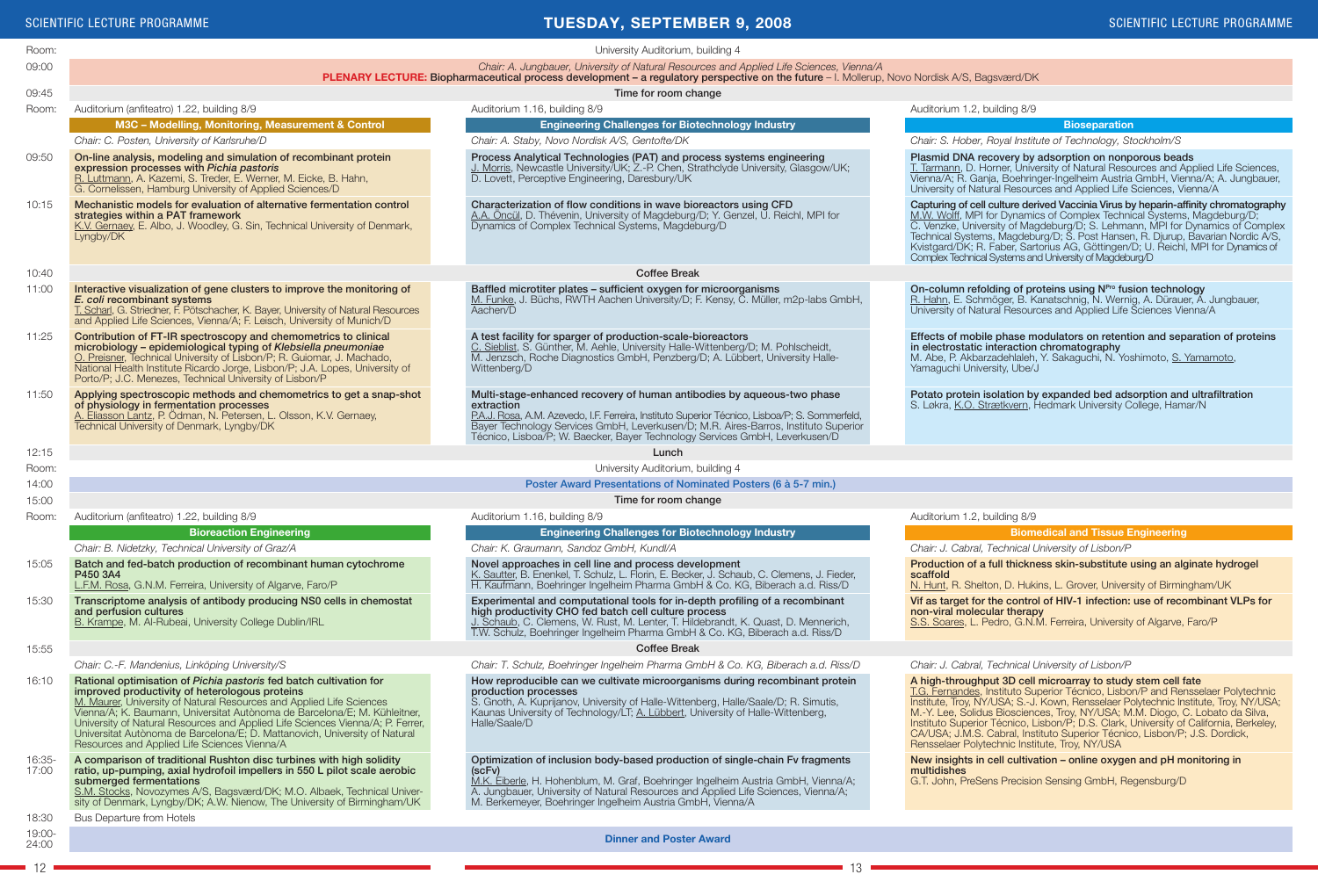#### SCIENTIFIC LECTURE PROGRAMME AND SCIENTIFIC LECTURE PROGRAMME AND SCIENTIFIC LECTURE PROGRAMME AND SCIENTIFIC LECTURE PROGRAMME

| Room:             | University Auditorium, building 4                                                                                                                                                                                                                                                                                                                                                                                 |                                                                                                                                                                                                                                                                                                                           |                                                                                                                                                                                                                                                                                                                                                                                                                                                        |
|-------------------|-------------------------------------------------------------------------------------------------------------------------------------------------------------------------------------------------------------------------------------------------------------------------------------------------------------------------------------------------------------------------------------------------------------------|---------------------------------------------------------------------------------------------------------------------------------------------------------------------------------------------------------------------------------------------------------------------------------------------------------------------------|--------------------------------------------------------------------------------------------------------------------------------------------------------------------------------------------------------------------------------------------------------------------------------------------------------------------------------------------------------------------------------------------------------------------------------------------------------|
| 09:00             | Chair: K. Bayer, University of Natural Resources and Applied Life Sciences, Vienna/A                                                                                                                                                                                                                                                                                                                              |                                                                                                                                                                                                                                                                                                                           |                                                                                                                                                                                                                                                                                                                                                                                                                                                        |
|                   | PLENARY LECTURE: Sustainable production of bio fuels and bio commodity products - chances and challenges - M. Narodoslawsky, Technical University of Graz/A                                                                                                                                                                                                                                                       |                                                                                                                                                                                                                                                                                                                           |                                                                                                                                                                                                                                                                                                                                                                                                                                                        |
| 09:45             | Time for room change                                                                                                                                                                                                                                                                                                                                                                                              |                                                                                                                                                                                                                                                                                                                           |                                                                                                                                                                                                                                                                                                                                                                                                                                                        |
| Room:             | Auditorium (anfiteatro) 1.8.1, building 8/9                                                                                                                                                                                                                                                                                                                                                                       | Auditorium 1.16, building 8/9                                                                                                                                                                                                                                                                                             | Auditorium 1.2, building 8/9                                                                                                                                                                                                                                                                                                                                                                                                                           |
|                   | <b>Solid State Bioprocession</b>                                                                                                                                                                                                                                                                                                                                                                                  | <b>Biofuel Engineering and Sustainability</b>                                                                                                                                                                                                                                                                             | <b>Miniaturisation in Bioengineering and Nanobiotechnology</b>                                                                                                                                                                                                                                                                                                                                                                                         |
|                   | Chairs: D.A. Mitchell. Universidade Federal do Paraná. Curitiba/BR and<br>M. Berovič, University of Ljubljana/SLO                                                                                                                                                                                                                                                                                                 | Chair: M. Narodoslawsky, Technical University of Graz/A                                                                                                                                                                                                                                                                   | Chair: G.N.M. Ferreira, University of Algarve, Faro/P                                                                                                                                                                                                                                                                                                                                                                                                  |
| 09:50             | Biochemical engineering challenges for solid-state bioprocessing<br>D.A. Mitchell, L.F.L. Luz Jr., N. Krieger, Universidade Federal do Paraná,<br>Curitiba/BR                                                                                                                                                                                                                                                     | Technological challenges in biofuel development: efficient fermentation solutions<br>C. Knocke, K. Rix, J. Vogt, DASGIP AG, Jülich/D                                                                                                                                                                                      | Development of continuous culture microbioreactors<br>D. Schäpper, K.V. Gernaey, A. Eliasson Lantz, Technical University of Denmark,<br>Lyngby/DK; S. Stocks, Novozymes A/S, Bagsværd/DK; N. Szita, University College<br>London/UK                                                                                                                                                                                                                    |
| 10:15             | Production of antitumor extra and intracellular fungal polysaccharides<br>of Grifola frondosa by submerged and solid state cultivation<br>M. Berovič, B. Boh, B. Wraber, University of Ljubljana/SLO                                                                                                                                                                                                              | Enhanced xylose fermentation by altering the coenzyme preference of xylose<br>reductase in metabolically engineered S. cerevisiae<br>B. Petschacher, S. Krahulec, M. Klimacek, B. Nidetzky, Graz University of<br>Technology/A                                                                                            | Enzyme-catalyzed reactions at the microreactor scale<br>P. Žnidaršiè-Plazl, A. Pohar, I. Plazl, University of Ljubljana/SLO                                                                                                                                                                                                                                                                                                                            |
| 10:40             |                                                                                                                                                                                                                                                                                                                                                                                                                   | <b>Coffee Break</b>                                                                                                                                                                                                                                                                                                       |                                                                                                                                                                                                                                                                                                                                                                                                                                                        |
|                   | Chair: M. Berovič, University of Ljubljana/SLO                                                                                                                                                                                                                                                                                                                                                                    | Chair: M. Narodoslawsky, Technical University of Graz/A                                                                                                                                                                                                                                                                   | Chair: J. Büchs, RWTH Aachen/D                                                                                                                                                                                                                                                                                                                                                                                                                         |
| 11:00             | The potential of solid-state bioprocessing for the production of<br>rhamnolipid biosurfactants<br>N. Krieger, D. Camilios Neto, D.A. Mitchell, Federal University of Paraná,<br>Curitiba/BR                                                                                                                                                                                                                       | Influence of substrate particle size and wet oxidation on physical surface<br>structures and enzymatic hydrolysis of wheat straw<br>M. Pedersen, Technical University of Denmark, Lyngby/DK; A. Viksø-Nielsen, Novozymes<br>A/S, Bagsværd/DK; A.S. Meyer, Technical University of Denmark, Lyngby/DK                      | Printing nanosized molecular architectures with biomolecules at the diffraction<br>limit: biosensor applications<br>M.T. Neves-Petersen, E. Skovsen, A. Kold, S.B. Petersen, University of Aalborg/DK                                                                                                                                                                                                                                                  |
| 11:25             | Lipase production and Penicillium simplicissimum morphology in<br>solid-state and submerged fermentations<br>M.L.E. Gutarra, I.A. Guedes, M.G. Godoy, J.N. Silva, U. Lins, L.R. Castilho,<br>D.M.G. Freire, Universidade Federal do Rio de Janeiro/BR                                                                                                                                                             | High cell density production of polyhydroxyalkanoates from waste glycerol<br>J. Cavalheiro, Instituto Superior Técnico, Lisboa/P; C. Almeida, Instituto Superior<br>Técnico, Lisboa and Instituto Superior de Ciências da Saúde Egas Moniz, Monte da<br>Caparica/P; M.M. da Fonseca, Instituto Superior Técnico, Lisboa/P | Integrated optoelectronic detection of molecular recognition reactions for<br>lab-on-a-chip application<br>D.M.F. Prazeres, Instituto Superior Técnico, Lisbon/P; A.T. Pereira, Instituto Superior<br>Técnico and INESC Microsistemas e Nanotecnologias, Lisbon/P; A.C. Pimentel,<br>A. Gouvea, V. Chu, INESC Microsistemas e Nanotecnologias, Lisbon/P; J.P. Conde,<br>Instituto Superior Técnico and INESC Microsistemas e Nanotecnologias, Lisbon/P |
| 11:50             | Integrated bioprocess for the production of the natural antimicrobial<br>monoterpene R-(+)-perillic acid with P. putida<br>M.-A. Mirata, J. Schrader, DECHEMA e.V., Frankfurt am Main/D                                                                                                                                                                                                                           | The characterisation and optimisation of biological hydrogen production by<br>Escherichia coli HD701<br>C.R. Thomas, M. Sulu, University or Birmingham/UK; C.J. Hewitt, Loughborough<br>University, Leicestershire/UK                                                                                                     | Colloidal gold nanoparticles for biosensing applications<br>R. Baltazar, G.N.M. Ferreira, University of Algarve, Faro/P                                                                                                                                                                                                                                                                                                                                |
| 12:15             | Lunch                                                                                                                                                                                                                                                                                                                                                                                                             |                                                                                                                                                                                                                                                                                                                           |                                                                                                                                                                                                                                                                                                                                                                                                                                                        |
| Room:             | University Auditorium, building 4                                                                                                                                                                                                                                                                                                                                                                                 |                                                                                                                                                                                                                                                                                                                           |                                                                                                                                                                                                                                                                                                                                                                                                                                                        |
| 13:15             |                                                                                                                                                                                                                                                                                                                                                                                                                   | Chair: M. Berovič, University of Ljubljana/SLO<br><b>Malcolm Lilly Award Presentations</b>                                                                                                                                                                                                                                |                                                                                                                                                                                                                                                                                                                                                                                                                                                        |
| 14:30             |                                                                                                                                                                                                                                                                                                                                                                                                                   | <b>Coffee Break</b>                                                                                                                                                                                                                                                                                                       |                                                                                                                                                                                                                                                                                                                                                                                                                                                        |
| Room:             | Auditorium (anfiteatro) 1.8.1, building 8/9                                                                                                                                                                                                                                                                                                                                                                       | Auditorium 1.16, building 8/9                                                                                                                                                                                                                                                                                             | Auditorium 1.2, building 8/9                                                                                                                                                                                                                                                                                                                                                                                                                           |
|                   | <b>Bioreaction Engineering</b>                                                                                                                                                                                                                                                                                                                                                                                    | <b>Biocatalysis and Biotransformation</b>                                                                                                                                                                                                                                                                                 | <b>Biothermodynamics</b>                                                                                                                                                                                                                                                                                                                                                                                                                               |
|                   | Chair: K. Bayer, University of Natural Resources and<br>Applied Life Sciences, Vienna/A                                                                                                                                                                                                                                                                                                                           | Chair: A. Schmid, Technical University of Dortmund/D                                                                                                                                                                                                                                                                      | Chair: A. Jungbauer, University of Natural Resources and Applied Life Sciences, Vienna/A                                                                                                                                                                                                                                                                                                                                                               |
| 15:00             | Development of plant cell-based bioprocesses for cyclotides<br>production<br>H. Dörnenburg, University of Erlangen-Nuremberg/D                                                                                                                                                                                                                                                                                    | Process intensification of whole-cell biocatalysis with hydrophobic ionic liquids<br>D. Weuster-Botz, Technical University of Munich, Garching/D                                                                                                                                                                          | Solubility of biological and industrial important organic compounds<br>F. Tumakaka, G. Sadowski, J.B. Große Daldrup, G. Schembecker, Dortmund University<br>of Technology/D                                                                                                                                                                                                                                                                            |
| 15:25             | Metabolic modelling and characterization of uninfected and infected<br>Sf9 cultures - a basis for improving baculovirus vectors production<br>N. Carinhas, V. Bernal, A.Y. Yokomizo, T. Vicente, Universidade Nova de<br>Lisboa, Oeiras/P; M.J.T. Carrondo, R. Oliveira, Universidade Nova de<br>Lisboa, Oeiras and Universidade Nova de Lisboa, Caparica/P; P.M. Alves,<br>Universidade Nova de Lisboa, Oeiras/P | Improvement of P450 whole-cell biocatalysis with E. coli by combining metabolic<br>and bioprocess engineering<br>H. Schewe, B. Kaup, J. Schrader, DECHEMA e.V., Frankfurt am Main/D                                                                                                                                       | Parameters determining solubility of inclusion bodies and their refolding yield<br>A. Dürauer, W. Sprinzl, A. Jungbauer, R. Hahn, Austrian Center of Biopharmaceutical<br>Technology, Vienna/A                                                                                                                                                                                                                                                         |
| 15:50             | Production of protein nanoparticles in animal cell cultures<br>L. Pedro, S.S. Soares, G.N.M. Ferreira, University of Algarve, Faro/P                                                                                                                                                                                                                                                                              | Bioelectrocatalysis with P450 - spectroelectrochemical characterisation of<br>mediated electron transfer<br>S. Zengin, D. Holtmann, K.-M. Mangold, J. Schrader, DECHEMA e.V.,<br>Frankfurt am Main/D                                                                                                                      | Interrelating protein precipitation and hydrophobic interaction chromatography<br>B.K. Nfor, K. Wiedhaup, T. Ahamed, L. van der Wielen, G. van Dedem, M. Ottens,<br>Technical University of Delft/NL; E. van de Sandt, DSM Anti-Infectives, Delft/NL;<br>M. Eppink, N.V. Organon, Oss/NL                                                                                                                                                               |
| 16:15             | Rhamnolipid biosurfactants network: looking for new ways of<br>biosurfactant production based on renewable resources<br>V. Walter, F. Leitermann, R. Hausmann, C. Syldatk, University of Karlsruhe/D                                                                                                                                                                                                              | Bioredox enzymes: fine chemicals applications beyond ketone reductions<br>S. De Wildeman, DSM, Geleen/NL                                                                                                                                                                                                                  | Temperature-induced conformational changes of pDNA and their influence on<br>histidine-agarose retention - a circular dichroism study<br>F. Sousa, University of Beira Interior, Covilhã/P; D.M.F. Prazeres, Instituto Superior<br>Técnico. Lisboa/P: J.A. Queiroz. University of Beira Interior. Covilhã/P                                                                                                                                            |
| 16:40             | Time for room change                                                                                                                                                                                                                                                                                                                                                                                              |                                                                                                                                                                                                                                                                                                                           |                                                                                                                                                                                                                                                                                                                                                                                                                                                        |
| Room:             | University Auditorium, building 4                                                                                                                                                                                                                                                                                                                                                                                 |                                                                                                                                                                                                                                                                                                                           |                                                                                                                                                                                                                                                                                                                                                                                                                                                        |
| $16:45-$<br>17:10 | <b>Malcolm Lilly Award / Closing</b>                                                                                                                                                                                                                                                                                                                                                                              |                                                                                                                                                                                                                                                                                                                           |                                                                                                                                                                                                                                                                                                                                                                                                                                                        |

 $-14$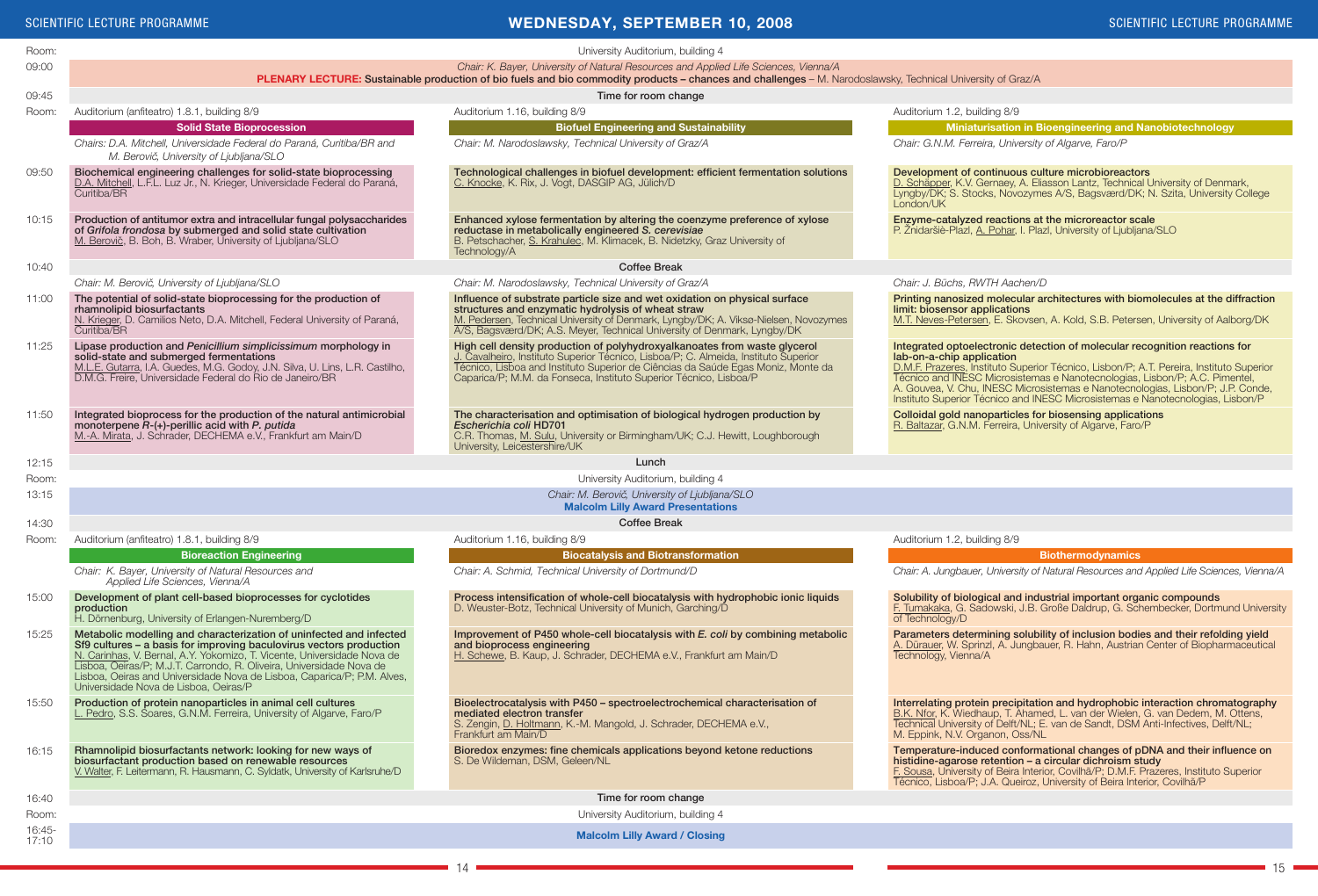### **//Poster Programme**

The poster session will offer an excellent opportunity to discuss scientific and technical results, exchange recent information, facilitate interactions and future collaborations between all participating scientists. The poster topic categories and the topics of the lectures are counterparts and an integral part of the conference.

#### Bioreaction Engineering & Biocatalysis

- A.1 Rakkyo graminan as a novel mitogenic factor for mammalian cell culture H. Higashiya, S. Terada, University of Fukui/J; K. Kobayashi, Fukui Prefectural Food Processing Research Institute/J
- A.2 Microbial synthesis of  $\alpha$ -amylase using elevated pressure

T. Jamrath, M. Senz, S. Menschel, M. Kolbe, M.K. Popovic, TFH-Berlin/D

- A.3 Methanolysis of triglyceride in a silica monolith bioreactor entrapping highly activated lipase K. Kawakami, R. Takahashi, M. Shakeri, S. Sakai, Kyushu University, Fukuoka/J
- A.4 Kinetics of corn gluten hydrolysis by Alcalase D.K. Apar, B. Özbek, Yildiz Technical University, Istanbul/TR
- A.5 Effects of pretreatments on corn gluten hydrolysis D.K. Apar, B. Özbek, Yildiz Technical University, Istanbul/TR
- A.6 Calibration of pH-stat for corn gluten hydrolysis by **Alcalase** D.K. Apar, B. Özbek, Yildiz Technical University, Istanbul/TR
- A.7 Improvement in antibody productivity of mammalian cells with reuse of spent medium A. Ogawa, Suzuka National College of Technology/J; N. Takada, S. Terada, University of Fukui/J
- A.8 Production of extracellular streptavidin by *Escherichia coli* E. Flaschel, G. Miksch, J.M. Risse, S. Ryu, University of Bielefeld/D
- A.9 Modelling of azo dye decolourisation with waste activated sludge in anaerobic bioreactors C. Carvalho, N.D. Lourenço, H.M. Pinheiro, Instituto

Superior Técnico, Lisboa/P; A. Morão, I.C. Gonçalves, University of Beira Interior, Covilhã/P

#### Bioreaction Engineering & Biocatalysis

#### A.10 Development of a high cell-density fed-batch bioprocess for the heterologous production of hSCOMT in *Escherichia coli* L.A. Passarinha, University of Beira Interior, Covilhã/P; M.J. Bonifácio, BIAL, São Mamede do Coronado/P; J.A. Queiroz, University of Beira Interior, Covilhã/P

- A.11 Effects of spectral quality and medium components on *Oldenlandia affinis* suspension cultures V. Lürbke, H. Dörnenburg, University of Erlangen-Nuremberg/D
- A.12 Influence of growth temperature and tryptone concentration on plasmid DNA production F. Silva, L.A. Passarinha, F. Sousa, J.A. Queiroz, F.C. Domingues, Universidade da Beira Interior, Covilhã/P
- A.13 An inverse metabolic engineering strategy to direct the antibiotic mycosubtilin biosynthesis toward the anteisoC-17 branched isoform in *Bacillus subtilis* J.S. Guez, M. Béchet, L. Bonneau, Université des Sciences et Technologies de Lille, Villeneuve d'Ascq/F; A.S. Drucbert, P.M. Danzé, Plateforme de Génomique Fonctionnelle de Lille II/F; P. Jacques, Université des Sciences et Technologies de Lille, Villeneuve d'Ascq/F
- A.14 Application of quinaldine 4-oxidase-containing recombinant *P. putida* as a biocatalyst in hydroxylation reactions

F.Ö. Bayraktar, S. Gaykawad, Dortmund University of Technology/D; A. Schmid, Dortmund University of Technology and ISAS-Institute for Analytical Sciences, Dortmund/D; B. Bühler, Dortmund University of Technology/D

- A.15 A simple method for biocatalyst immobilization using PVA based hydrogel particles P. Fernandes, M.P.C. Marques, F. Carvalho, J.M.S. Cabral, Instituto Superior Técnico, Lisboa/P
- A.16 Lipase-catalysed synthesis of low caloric structured lipids by incorporation of capric acid in olive oil P.A. Nunes, University of Algarve, Faro/P; P. Pires-Cabral, University of Algarve, Faro and Technical University of Lisbon/P; S. Ferreira-Dias, Technical University of Lisbon/P
- A.17 New device for parallel optical online measurement of DO and pH in shake flask cultures K. Schneider, V. Schütz, E. Heinzle, Saarland University, Saarbrücken/D; G.T. John, C. Krause, Presens Precision Sensing GmbH, Regensburg/D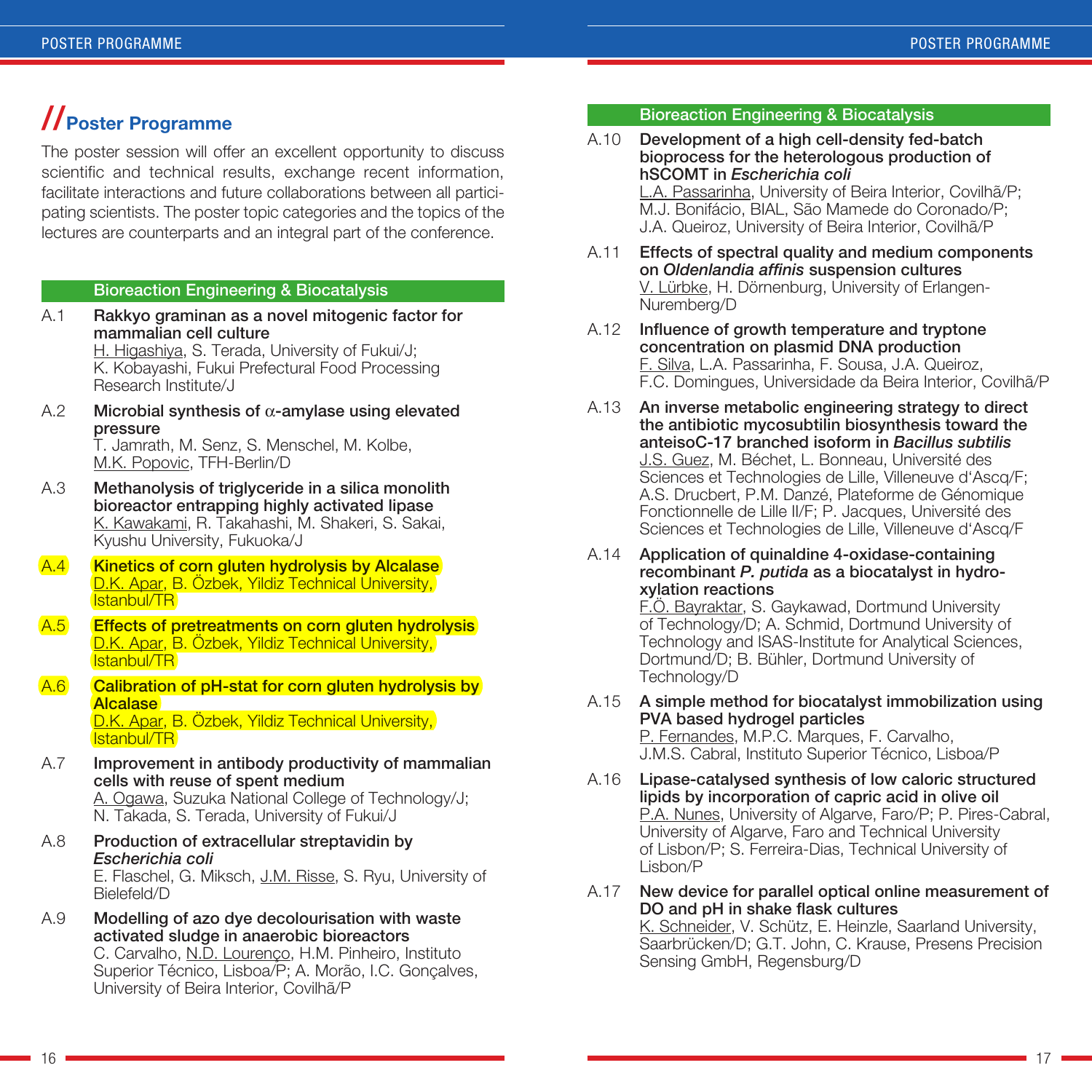#### Bioreaction Engineering & Biocatalysis

A.18 Influence of the reaction conditions on the enantioselectivity of alcohol dehydrogenases in a gas/solid bioreactor A.C. Spiess, K. Nagayma, K. Dimoula, D. Ullisch,

RWTH Aachen University/D

A.19 Single-use stirred-tank bioreactors for parallel cultivations

D. Weuster-Botz, Technical University of Munich, Garching/D

- A.20 Production process of a DOTA conjugated HER2 binding Affibody® molecule M.E. Åkerman, F. Dunås, M. Gustafsson, O. Widmark, Affibody AB, Bromma/S; A. Veide, Royal Institute of Technology, Stockholm/S
- A.21 Treatment of selenium oxyanions in wastewater using selenate-reducing and sulfate-reducing bacteria M. Morita, Central Research Institute of Electric Power Industry (CRIEPI), Abiko, Chiba/J; H. Terasawa, Kogakuin University, Tokyo/J; H. Uemoto, Central Research Institute of Electric Power Industry (CRIEPI), Abiko, Chiba/J; H. Unno, Kogakuin University, Tokyo/J
- A.22 Evaluation of polysaccharide based carriers for enzyme immobilization H.-O. Andersson, A. Axén, H. Lindgren, B. Noren, P.-M. Åberg, R. Hjorth, GE Healthcare Bio-Sciences AB, Uppsala/S
- A.23 Decolourisation and kinetic modelling of a reactive textile dyes mixture by commercial laccase A.P.M. Tavares, R.O. Cristóvão, J.M. Loureiro, R.A.R. Boaventura, E.A. Macedo, Universidade do Porto/P
- A.24 Activity and stability of laccase in the presence of ionic liquids A.P.M. Tavares, O. Rodriguez, E.A. Macedo, Universidade do Porto/P
- A.25 Monitoring the biodegradation of an azo dye and its reduction metabolites using UV-Vis spectroscopy and chemometrics

N.D. Lourenço, Instituto Superior Tecnico, Lisboa/P; J.M. Novais, H.M. Pinheiro, Instituto Superior Técnico, Lisboa/P

A.26 Effect of different cultivation conditions on *Trametes versicolor*: morphological image analysis and metabolic production

A.M.R.B. Xavier, M. Correia, Universidade de Aveiro/P; A.L. Amaral, Instituto Superior de Engenharia de Coimbra/P; E.C. Ferreira, Universidade do Minho, Braga/P

#### Bioreaction Engineering & Biocatalysis

- A.27 Dynamic kinetic resolution of 1-phenylethanol with immobilized *Candida antarctica* lipase B and zeolite H-ZSM-5: an application of zeolite shape selectivity L. Costa, F. Lemos, F. Ramôa Ribeiro, J.M.S. Cabral, Instituto Superior Técnico, Lisboa/P
- A.28 Biosurfactant production by *Bacillus subtilis* in batch bioreactor using clarified cashew apple juice as an alternative raw material

M.E.A. Giro, J.J.L. Martins, Universidade Federal do Ceará, Fortaleza/BR; M.V.P. Rocha, University Federal do Rio Grande do Norte, Natal/BR; L.R.B. Gonçalves, Universidade Federal do Ceará, Fortaleza/BR

A.29 Improvement of secretion into the medium of a recombinant protein with *Escherichia coli* during growth on complex and synthetic media M. Spexard, Bielefeld University/D; U. Beshay, Mubarak

City for Scientific Research & Technology Applications, New Bourg El-Arab, Alexandria/ET; J.M. Risse, G. Miksch, E. Flaschel, Bielefeld University/D

A.30 Breaking away: light induced release of caged nucleotides

A. Vidal Pinheiro, REQUIMTE-FCT-UNL and CIGMH-UNL, Caparica/P; P.V. Baptista, CIGMH-UNL, Caparica/P; J.C. Lima, REQUIMTE-FCT-UNL, Caparica/P

- A.31 Bioremediation of samples from a naval base C.C.C.R. de Carvalho, M.P.C. Marques, Instituto Superior Técnico, Lisboa/P
- A.32 Biotransformation of inorganic chromium or/and selenium by yeast cells

I.D. Barbulescu, A. Ionita, D. Rughinis, R. Balas, P. Minerva, R. Iuksel, S. Nita, G. Raitaru, C. Marin, National Institute for Chemical Pharmaceutical Research and Development - ICCF, Bucharest/RO; O. Popa, N. Babeanu, G. Campeanu, A. Vamanu, Biotehnol Center, Bucharest/RO

- A.33 Simultaneous degradation of linear and aromatic hydrocarbons by *Rhodococcus erythropolis* cells C.C.C.R. de Carvalho, P.S. Ramos-Silva, S.S. Alves, M.M.R. da Fonseca, Instituto Superior Técnico, Lisboa/P
- A.34 Xylanases from endophytes: production and biochemical characterization A. Ersayin Yasinok, F. Sahin, M. Haberal, Baskent University, Ankara/TR
- A.35 Screening of plants for endophytic xylanase producers A. Ersayin Yasinok, F. Sahin, M. Haberal, Baskent University, Ankara/TR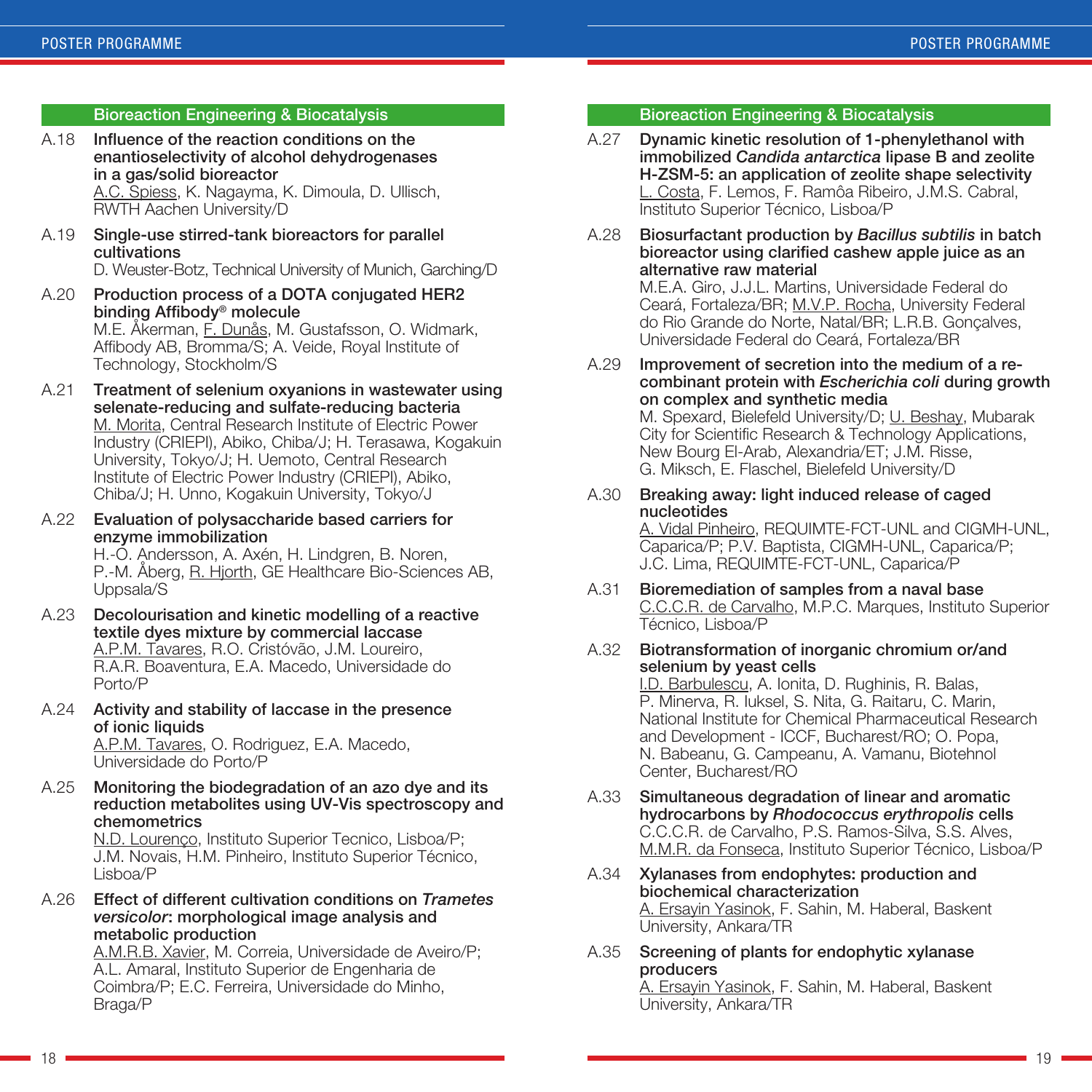#### Bioreaction Engineering & Biocatalysis

A.36 Production, purification and characterization of alpha-L-arabinofuranosidase from *Scytalidium thermophilum*

A. Ersayin Yasinok, Baskent University, Ankara/TR; U. Bakir, Middle East Technical University, Ankara/TR

A.37 Bioprocessing for value-added products from biomass: xylooligosaccharide production from agricultural waste

U. Bakir, Middle East Technical University, Ankara/TR; O. Akpinar, Gaziosmanpasa Üniversitesi, Tokat/TR; O. Ak, E. Uckun, L. Yilmaz, Middle East Technical University, Ankara/TR

A.38 Metabolic consequences of different media and viral infection of a MDCK cell line

A. Wahl, J. Ritter, R. Janke, MPI for Dynamics of Complex Technical Systems, Magdeburg/D; U. Reichl, MPI for Dynamics of Complex Technical Systems and University of Magdeburg/D

A.39 Sol-gel encapsulation of naringinase towards naringin hydrolysis

H. Vila-Real, A.J. Alfaia, A.R. Calado, M.H.L. Ribeiro, University of Lisbon/P

- A.40 Thermal stability studies of fructosyltransferase from *Rhodotorula* sp. immobilized in inorganic support E. Aguiar-Oliveira, F. Maugeri, Universidade Estadual de Campinas/SP/BR
- A.41 Investigating product formation kinetics of recombinant proteins in cultivation processes of *E. coli* S. Gnoth, F. Wilk, S. Schaepe, A. Kuprijanov, University of Halle-Wittenberg, Halle/Saale/D; R. Simutis, Kaunas University of Technology/LT; A. Lübbert, University of Halle-Wittenberg, Halle/Saale/D
- A.42 Cellulolytic enzyme production with the commercially important fungus *Trichoderma reesei* – the importance of pH and morphology

L. Lehmann, L. Olsson, Technical University of Denmark, Lyngby/DK; S. Stocks, H. Jørgensen, Novozymes, Bagsværd/DK; T. Hobley, Technical University of Denmark, Lyngby/DK

A.43 Production of surfactin by *Bacillus subtilis* using a bubbleless membrane bioreactor

F. Coutte, D. Lecouturier, V. Leclère, M. Béchet, P. Jacques, P. Dhulster, ProBioGEM – University of Sciences and Technologies of Lille1, Villeneuve d'Ascq/F

A.44 Effect of surfactant on OTR of sulfite system M.J. Keshtkar, Gh. Amoabediny, University of Tehran/IR

#### Bioreaction Engineering & Biocatalysis

A.45 Enzymes for engineering a marine exopolysaccharide C. Rigouin, C. Delbarre, S. Colliec-Jouault, Ifremer, Nantes/F; C. Tellier, M. Dion, Université Nantes/F

#### Biofuel Engineering and Sustainability

- B.1 Influence of buffer systems on *Trichoderma reesei* Rut C-30 morphology and cellulase production S. Ferreira, A.P. Duarte, J.A. Queiroz, F.C. Domingues, University of Beira Interior, Covilhã/P
- B.2 Determination of ethanol in alcoholic beverages using alcohol dehydrogenase partially purified M.F.S. Peres, J.P. Zanon, E.A.L. Gattás, São Paulo State University, Araraquara/BR
- B.3 Prefermentation improves xylose utilisation in simultaneous saccharification and fermentation of lignocellulose M. Bertilsson, K. Olofsson, G. Lidén, Lund University/S
- B.4 Photobiotechnological hydrogen-production with microalgae F. Lehr, C. Posten, University of Karlsruhe/D
- B.5 Optimization of biodiesel production by triolein transesterification using microencapsulated cutinase in AOT-reversed micelles S.M. Badenes, F. Lemos, J.M.S. Cabral, Instituto Superior Técnico, Lisboa/P

#### B.6 Bioethanol production from cashew apple bagasse after pretreatment with diluted sulfuric acid and enzymatic hydrolysis

M.V.P. Rocha, University Federal of Rio Grande of Norte, Natal/BR; T.H.S. Rodrigues, University Federal of Ceará, Fortaleza/BR; G.R. de Macedo, University Federal of Rio Grande of Norte, Natal/BR; L.R.B. Gonçalves, University Federal of Ceará, Fortaleza/BR

#### B.7 Ethanol production by fermentation of cashew apple juice using immobilized cells of *Saccharomyces cerevisae*

A.M. Pacheco, University Federal of Ceara, Fortaleza/BR; M.V.P. Rocha, University Federal of Rio Grande of Norte, Natal/BR; L.R.B. Gonçalves, University Federal of Ceara, Fortaleza/BR

B.8 Using immobilized *Saccharomyces cerevisiae* in a fluidized bed bioreactor for modeling and simulation of a continuous process for ethanol production G.F. Silva, Tecnologia Bioenergéticas, Fortaleza/BR; L.R.B. Gonçalves, A.L.O. Ferreira, Universidade Federal do Ceará, Fortaleza/BR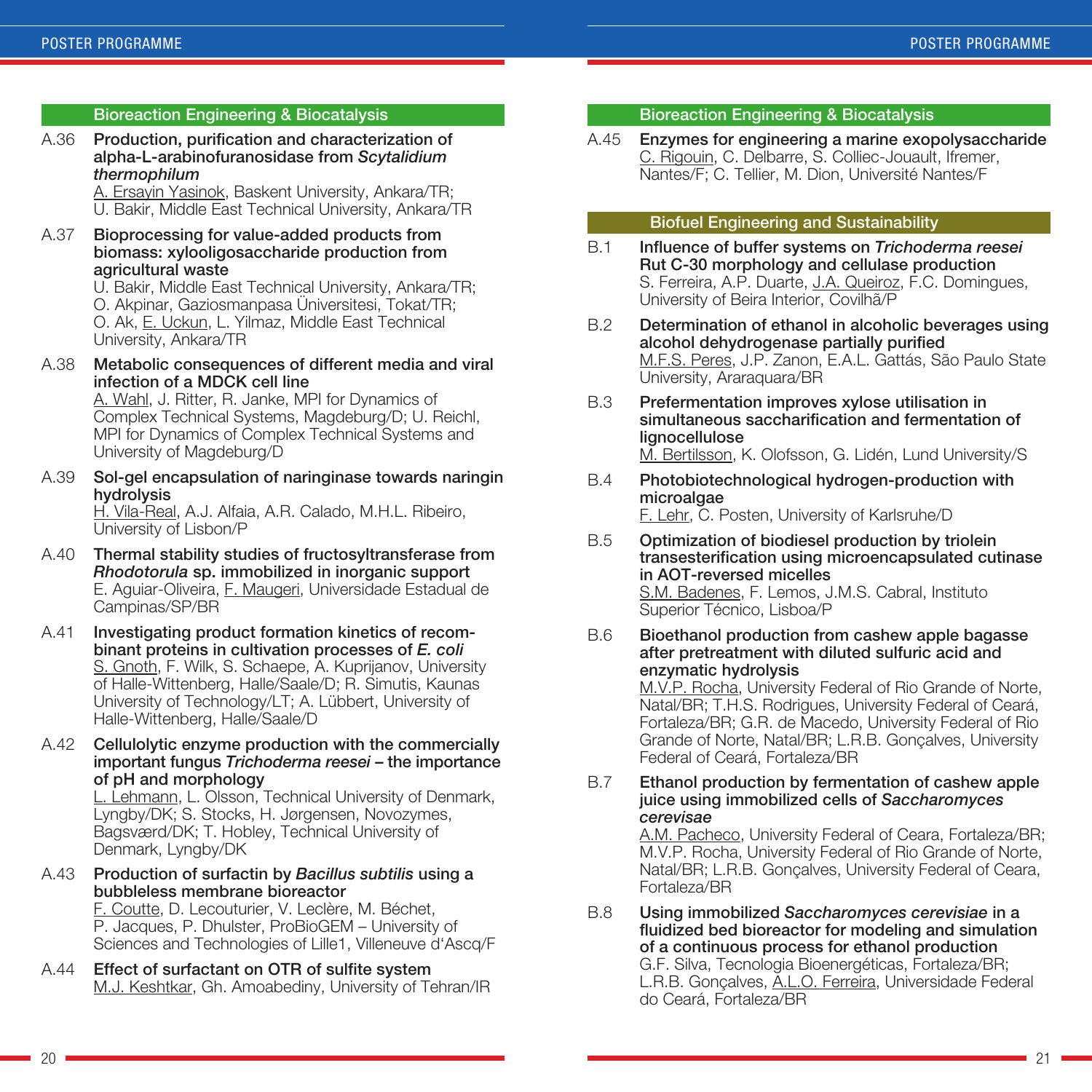#### Biofuel Engineering and Sustainability

- B.9 Monitoring the concentration of micro-organisms in real time during biofuel fermentations J. Carvell, R. Todd, Aber Instruments Ltd., Aberystwyth/UK
- B.10 Enzymatic biodiesel production from free fatty acids J.A.P. Coutinho, M.J. Melo, A.J.D. Silvestre, Universidade de Aveiro/P; S.C. Monteiro, Polytechnic Institute of Leiria/P; P.F.F. Amaral, A.I.S. Brigida, M.A.Z. Coelho, Universidade Federal do Rio de Janeiro/BR
- B.11 Bio ethanol production from dates M. Aziza, R. Bessah, F. Kaidi, Renewable Energies Development and Research Centre, Algiers/DZ

#### Biomedical and Tissue Engineering

- C.1 Novel serum-free culture medium and cryopreservative solution using sericin hydrolysate S. Terada, T. Toyosawa, K. Yanagihara, University of Fukui/J; A. Sakuma, JST-Shiga, Ritto/J; M. Sasaki, K. Tsujimoto, H. Yamada, SEIREN Co. Ltd., Sakai/J
- C.2 Low-temperature sterilisation of polymers for biomedical applications using sub- and supercritical fluids C. Cinquemani, German Textile Research Institute, Krefeld/D; A. Müllen, FEG Textiltechnik, Aachen/D; E. Schollmeyer, German Textile Research Institute, Krefeld/D
- C.3 Maximization of the ex-vivo expansion of umbilical cord blood hematopoietic stem/progenitor cells by direct contact culture with human mesenchymal stem cells

F. dos Santos, P.Z. Andrade, C. Lobato da Silva, R.M. Gonçalves, Instituto Superior Técnico, Lisboa/P; G. Almeida-Porada, University of Nevada, Reno, NV/USA; J.M.S. Cabral, Instituto Superior Técnico, Lisboa/P

C.4 Expansion of human adult bone marrow mesenchymal stem cells using microcarriers under dynamic culture conditions

> P.Z. Andrade, F. dos Santos, C. Lobato da Silva, A.M. Fernandes, Instituto Superior Técnico, Lisboa/P; G. Almeida-Porada, University of Nevada, Reno, NV/USA; J.M.S. Cabral, Instituto Superior Técnico, Lisboa/P

#### **Bioseparation**

#### D.1 Ultrafiltration of a bacterial immunomodulator for pharmaceutic use – experiment and design C. Ungureanu, R. Dima, A.A. Chirvase, O. Muntean, University Politehnica of Bucharest/RO; N. Radu, National Institute for Research and Development in Chemistry and Petrochemistry – ICECHIM, Bucharest/RO; A. Onu, A. Salageanu, National Institute for Research and Development for Microbiology and Immunology – Cantacuzino, Bucharest/RO

- D.2 Purification of monoclonal antibodies using continuous non-affinity chromatography (MCSGP) T. Müller-Späth, ETH Zurich/CH; L. Aumann, G. Ströhlein, ETH Zurich and ChromaCon AG, Zurich/CH; M. Morbidelli, ETH Zurich/CH
- D.3 Temperature induced affinity aqueous two-phase extraction for the purification of Human Immunoglobulin G

I.F. Ferreira, A.M. Azevedo, P.A. Rosa, M.R. Aires-Barros, Instituto Superior Técnico, Lisbon/P

- D.4 Assessing adsorbent-biomass deposition during expanded bed adsorption onto process materials utilizing surface energetics R.R. Vennapusa, S.M. Hunegnaw, R.B. Cabrera, H.M. Fernandez-Lahore, Jacobs University, Bremen/D
- D.5 Evaluating two-dimensional gel electrophoresis as a predictive tool for protein separation during ion-exchange chromatography R.B. Cabrera, P. Zhelyazkova, L. Galvis, H.M. Fernandez-Lahore, Jacobs University, Bremen/D
- D.6 Development of a ligand affinity chromatography for the screening of bacterial redox sensors A.B. Carius, I. Ivanov, H. Grammel, MPI for the Dynamics of Complex Technical Systems, Magdeburg/D
- D.7 Prospective hydrophobic interaction and pseudoaffinity membranes for chromatographic purification of plasmid DNA

L. Raiado-Pereira, J.A.L. Santos, D.M.F. Prazeres, M. Mateus, Instituto Superior Técnico, Lisboa/P

D.8 Aqueous two-phase systems to process soybeans (*Glycine max*.) extracts for the potential recovery of recombinant proteins O. Aguilar, M. Rito-Palomares, Tecnologico de

Monterrey/MEX

D.9 Use of immobilized chitosan from molds for the sorption of 17<sup>B</sup>-estradiol from aqueous solutions M. Trutnau, T. Bley, Technical University of Dresden/D; J. Ondruschka, Saxon Institute of Applied Biotechnology (SIAB), Leipzig/D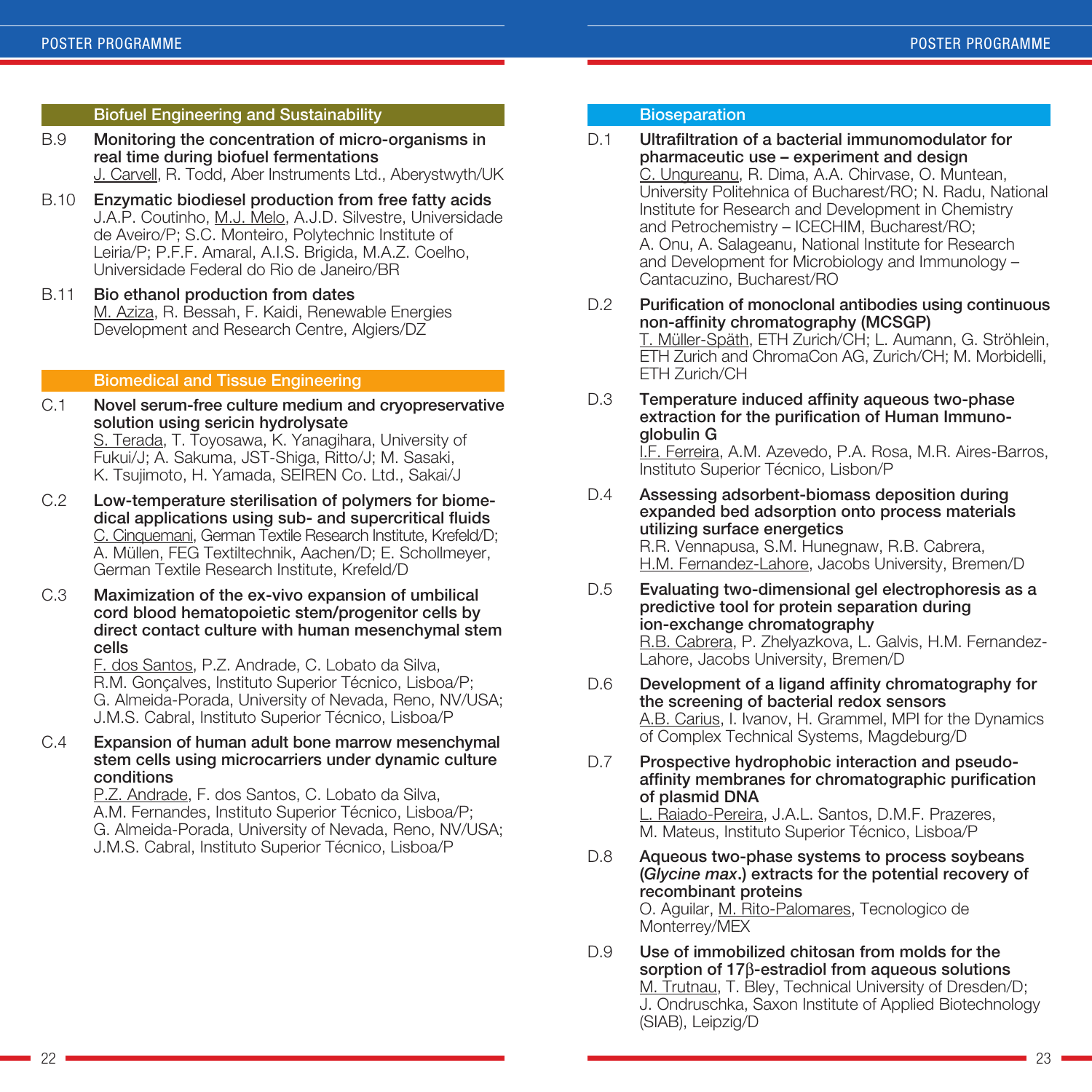#### **Bioseparation**

D.10 Partitioning of *Canavalia brasiliensis* lectin in polyethylene glycol – sodium citrate aqueous two-phase systems

K.S. Nascimento, A.M. Azevedo, Instituto Superior Técnico, Lisboa/P; B.S. Cavada, Federal University of Ceará/BR; M.R. Aires-Barros, Instituto Superior Técnico, Lisboa/P

- D.11 Systematic design of downstream processes model parameter based shortcut-design T. Winkelnkemper, G. Schembecker, Technical University of Dortmund/D
- D.12 Systematic design of downstream processes modeling and simulation

T. Hellenkamp, G. Schembecker, Technical University of Dortmund/D; P. Balling, M. Günther, INOSIM GmbH, Ammersbek/D

- D.13 Separation of Hev b 1 and Hev b 3 latex allergens by hydrophobic interaction chromatography N.M. Fernandes, C.M. Peixinho, C.T. Tomaz, University of Beira Interior, Covilhã/P
- D.14 Alternatives for downstream processing of a lipase produced by *Yarrowia lipolytica* A.I.S. Brígida, Universidade Federal do Rio de Janeiro/BR; L.R.B. Gonçalves, Universidade Federal do Ceará, Fortaleza/BR; M.A.Z. Coelho, Universidade Federal do Rio de Janeiro/BR
- D.15 Evaluation of toxicity and antimicrobial activity of ionic liquids

S.P.M. Ventura, Universidade de Aveiro/P; A.M.M. Gonçalves, Universidade de Coimbra/P; F. Gonçalves, Universidade de Aveiro/P; M.A.Z. Coelho, UFRJ, Rio de Janeiro/BR; I.M. Marrucho, J.A.P. Coutinho, Universidade de Aveiro/P

- D.16 Recovery of plasmid DNA from pre-treated lysates using tangential flow filtration S.S. Freitas, G.A. Monteiro, D.M.F. Prazeres, J.A.L. Santos, Instituto Superior Técnico, Lisboa/P
- D.17 Investigation of bacterial xylanolytic system from a soil isolate *Bacillus pumilus* SB-M13 A. Ersayin Yasinok, Baskent University, Ankara/TR; U. Bakir, Middle East Technical University, Ankara/TR
- D.18 *In-situ* removal of proteolytic activity using High-gradient Magnetic Fishing

K. Ottow, T. Lütken-Petersen, M. Bukowska, Technical University of Denmark, Lyngby/DK; T. Käppler, C. Posten, University of Karlsruhe (TH)/D; J. Brask, Novozymes A/S, Bagsvaerd/DK; J. Villadsen, T. Hobley, Technical University of Denmark, Lyngby/DK

#### **Bioseparation**

D.19 Biomimetic affinity polymer-particles for antibody recognition

C.S.O. Silva, Instituto Superior Tecnico, Lisboa/P; M. Lansalot, Ecole Superieure Chimie Physique Electronique, Lyon/F; C.A.M. Afonso, J.M.G. Martinho, M.A. Taipa, Instituto Superior Tecnico, Lisboa/P

- D.20 Magnetic adsorbents behaving smartly! K. Zourna, T. Willett, H. Liu, E. Theodosiou, O.R.T. Thomas, University of Birmingham/UK
- D.21 Chromatography matrices with thermoresponsive pore linings H. Liu, O.R.T. Thomas, University of Birmingham/UK
- D.22 Improving the recovery of .difficult-to-release' periplasmically-directed proteins from the outer envelope of recombinant *E. coli*

R. Jalalirad, University of Birmingham/UK; C.J. Hewitt, University of Loughborough/UK; J. Liddell, Avecia Biologics Ltd., Billingham/UK; E. Theodosiou, T.R. Dafforn, O.R.T. Thomas, University of Birmingham/UK

D.23 Validation of MonoLEX aptamers by SELDI-TOF mass spectrometry

S. Lombardi Borgia, A. Kage, Charité Berlin/D; C. Dahmen, AptaRes AG, Mittenwalde/D; A. Perret-Liaudet, Hôpital Neurologique Pierre Werteimer, Lyon/F

#### M3C – Modelling, Monitoring, Measurement & Control

E.1 Evaluating prediction uncertainty of fermentation models G. Sin, A. Eliasson Lantz, K.V. Gernaey, Technical

University of Denmark, Lyngby/DK

- E.2 Practical identifiability of complex fermentation models: a systematic approach G. Sin, K.V. Gernaey, Technical University of Denmark, Lyngby/DK
- E.3 *In silico* model of the mitochondrial metabolism in cardiac cell undergoing electron transport chain dysfunctions

C. Bernal, A. Sevilla, M. Cánovas, J.L. Iborra, University of Murcia/E

E.4 Modelling of GFP production in a HCDC of recombinant *E. coli*

H. Sarwari, University of Applied Sciences Trier, Birkenfeld/D; C. Kaiser, T. Peuker, R. Luttmann, Hamburg University of Applied Sciences/D; K.- U. Gollmer, University of Applied Sciences Trier, Birkenfeld/D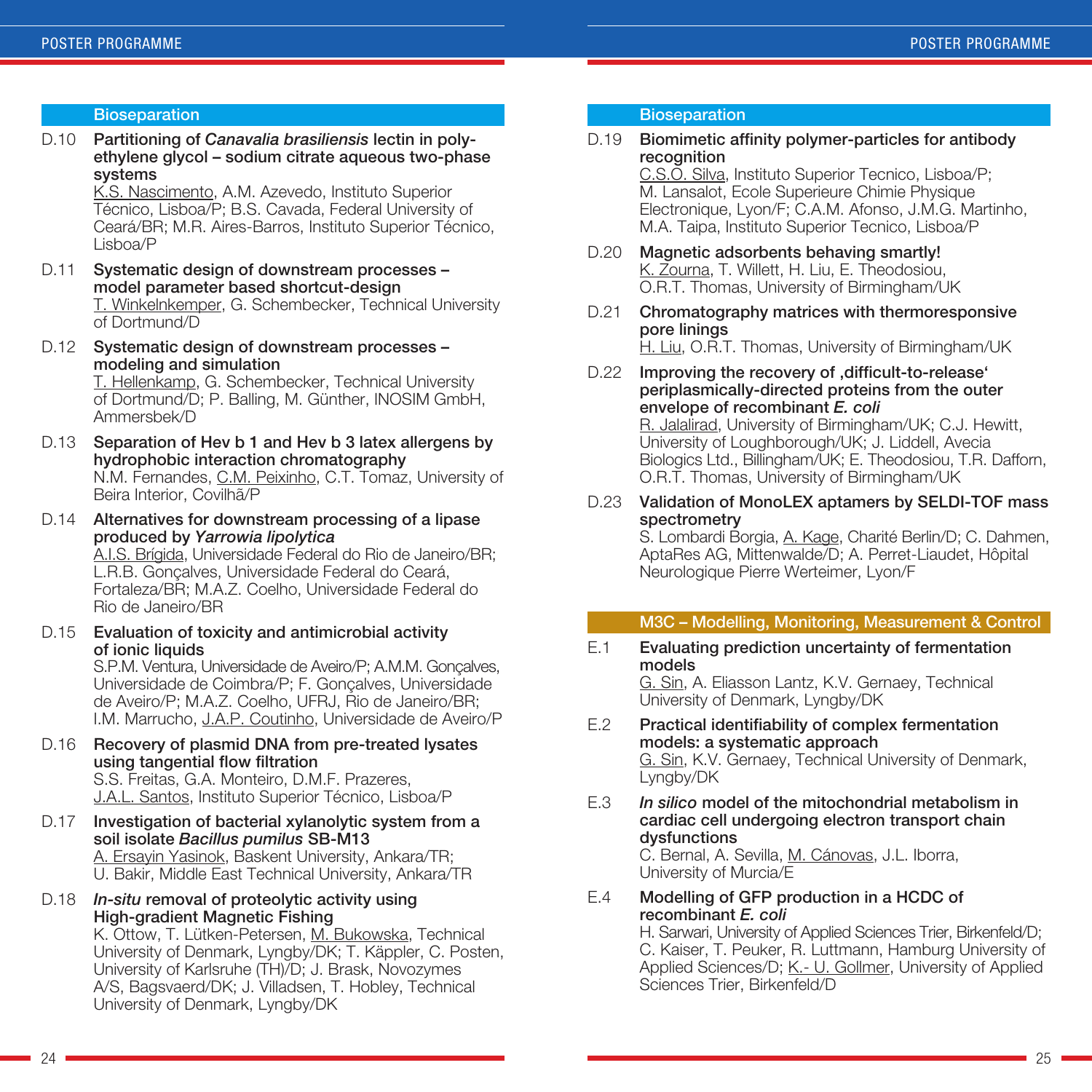#### M3C – Modelling, Monitoring, Measurement & Control

- E.5 Model-based experimental analysis of enzyme kinetics in aqueous-organic biphasic systems M. Zavrel, K. Dimoula, T. Schmidt, C. Michalik, T. Schwendt, RWTH Aachen University/D; M. Ansorge-Schumacher, TU Berlin/D; C. Janzen, J. Büchs, W. Marquardt, A. Spieß, RWTH Aachen University/D
- E.6 Parameter identification of *Streptococcus thermophilus* fermentation model using genetic algorithms D. Barth, J. Hörrmann, H. Röck, University of Kiel/D
- E.7 A new feeding strategy to operate Overflowing-Exponential FedBatch Cultures (O-EFBC) at constant specific growth rates: application to the production of biosurfactant by *Bacillus subtilis*

S. Chenikher, J.-S. Guez, P. Jacques, J.-P. Cassar, Université des Sciences et Technologies de Lille, Villeneuve d'Ascq/F

E.8 Evaluation of near infrared (NIR) and Raman spectroscopy as PAT tools for adherent VERO cell culture process

E. Petiot, CNRS, Vandoeuvre-les-Nancy/F; C. Gény, Sanofi Pasteur, Marcy L'Etoile/F; O. Piot, Université Reims/F; H. Pinton, Sanofi Pasteur, Marcy L'Etoile/F; A. Marc, CNRS, Vandoeuvre-les-Nancy/F

#### Miniaturisation in Bioengineering and Nanobiotechnology

F.1 An on-chip, cell-based microarray immunofluorescence assay for high-throughput analysis of target proteins

T.G. Fernandes, Instituto Superior Técnico, Lisbon/P and Rensselaer Polytechnic Institute, Troy, NY/P; S. J. Kown, Rensselaer Polytechnic Institute, Troy, NY/USA; M.-Y. Lee, Solidus Biosciences, Troy, NY/USA; D.S. Clark, University of California, Berkeley, CA/USA; J.M.S. Cabral, Instituto Superior Técnico, Lisbon/P; J.S. Dordick, Rensselaer Polytechnic Institute, Troy, NY/LISA

F.2 Multi-step biotransformations throughout scales M.P.C. Marques, F. Carvalho, M.J.C. Claudino, P. Fernandes, J.M.S. Cabral, Instituto Superior Técnico, Lisboa/P

#### F.3 A novel online-monitoring system for oxygen in non-conventional fermentations

M.P.C. Marques, J.M.S. Cabral, P. Fernades, Instituto Superior Técnico, Lisboa/P

#### Miniaturisation in Bioengineering and Nanobiotechnology

#### F.4 A simultaneous enzymatic microreaction inside giant vesicles: the system construction and its reaction properties

T. Kuroiwa, R. Fujita, M. Nakajima, National Food Research Institute and University of Tsukuba/J; K. Uemura, National Food Research Institute, Tsukuba/J; S. Sato, S. Mukataka, S. Ichikawa, University of Tsukuba/J

F.5 Au-nanoprobe for gene expression quantification P. Severino, CIGMH/DCV - FCT/UNL, Caparica/P; G. Doria, A.V. Pinheiro, CIGMH/DCV and REQUIMTE/DQ – FCT/UNL, Caparica/P; R. Franco, REQUIMTE/DQ – FCT/UNL, Caparica/P; P. Baptista, CIGMH/DCV -FCT/UNL, Caparica/P

#### F.6 Chemiluminescent bead-based hybridization assay for the detection of genomic DNA from the host in purified plasmid samples

S.A.M. Martins, D.M.F. Prazeres, L.P. Fonseca, G.A. Monteiro, Instituto Superior Técnico, Lisboa/P

F.7 Development of an optoelectronic biosensor prototype for DNA detection based on gold nanoparticle probes

J. Contreras, Prova Essencial and Universidade Nova de Lisboa, Caparica/P; G. Doria, Universidade Nova de Lisboa, Caparica/P; L.B. Silva, Prova Essencial and Universidade Nova de Lisboa, Caparica/P; A. Esteves, Prova Essencial, Caparica/P; R. Franco, E. Fortunato, R. Martins, P. Baptista, Universidade Nova de Lisboa, Caparica/P

F.8 Clavulanic acid concentration by nanofiltration A.L. Carvalho, M.I. Rodrigues, F. Maugeri, Universidade Estadual de Campinas/BR

#### Engineering Challenges for Biotechnology Industry

#### G.1 Enzymatic products thermal stability for filter cake removal application

E. Kameda, N. Kyaw, M.A.Z. Coelho, Universidade Federal do Rio de Janeiro/BR; M.A.P. Langone, Universidade do Estado do Rio de Janeiro/BR; J.C. de Queiroz Neto, CENPES – PETROBRAS, Rio de Janeiro/BR

G.2 Stability of immobilised amino acid oxidase from *Trigonopsis variabilis*

S.R. Tindal, Technical University of Denmark, Lyngby/DK and University College London/UK; I. Archer, Ingenza Ltd., Edinburgh/UK; S. Farid, H.C. Hailes, University College London/UK; J.M. Woodley, Technical University of Denmark, Lyngby/DK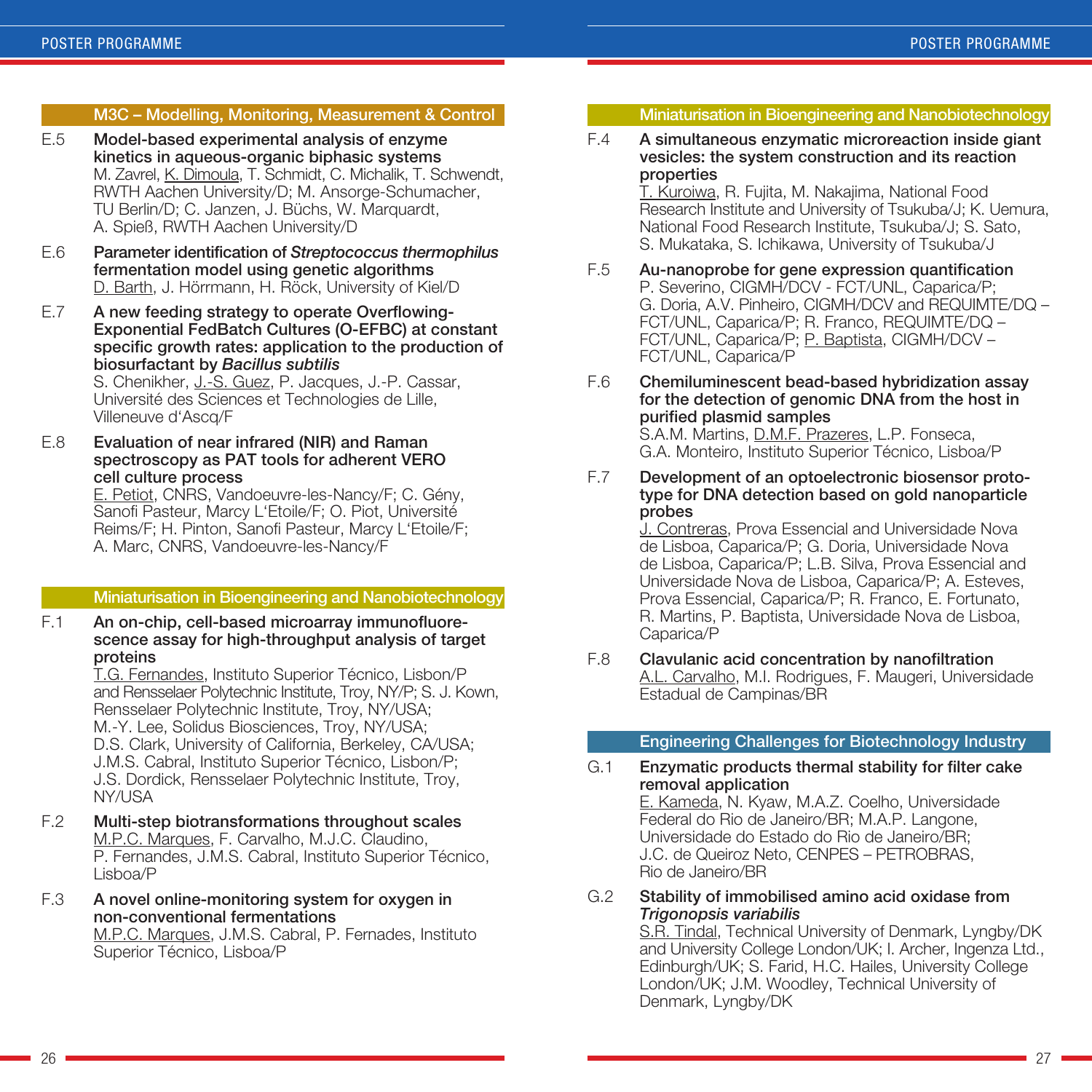#### Engineering Challenges for Biotechnology Industry

G.3 Quality by Design: real-time recording of oxygen uptake in mammalian fed-batch processes as a tool for PAT

C. Clemens, T.W. Schulz, Boehringer Ingelheim Pharma GmbH & Co. KG, Biberach/Riss/D

G.4 Biosurfactant production by *Yarrowia lipolytica* using cashew apple juice

G.C. Fontes, P.F.F. Amaral, M.N. de Souza, M.A.Z. Coelho, Universidade Federal do Rio de Janeiro/BR

- G.5 Innovative down-stream processing in whole-cell biocatalysis using supercritical carbon dioxide Ch. Brandenbusch, B. Bühler, A. Schmid, G. Sadowski, Dortmund University of Technology/D
- G.6 Production of polygalacturonase by immobilized *Aspergillus* sp.

E.A.L. Gattas, M.R. Bueno, São Paulo State University, Araraquara/BR; M.H.L. Ribeiro, University of Lisbon/P; M.F.S. Peres, São Paulo State University, Araraquara/BR

G.7 Apoptosis assay based on M30 antibody in Chinese hamster ovary cells

K. Shibuya, R. Haga, M. Namba, Hitachi Ltd./J

G.8 Bioprocess design and metabolic flux analysis of antibody fragment-secreting *Bacillus megaterium* MS941 cultivations

F. David, Y. Göcke, T. Bewersdorf, F. Hellmers, S. Lüders, E. Jordan, M. Hust, S. Dübel, E. Franco-Lara, Technical University of Braunschweig/D

- G.9 Software-sensor based determination of important process states in biotechnological fermentations J. Hörrmann, D. Barth, M. Kräling, H. Röck, University of Kiel/D
- G.10 Characterization and overexpression of a myo-inositol oxygenase fusion protein M.-A. Dolnik, E. Srebotnik, B.F. Adamitsch, Vienna University of Technology/A
- G.11 Comparison of *Arabidopsis thaliana* genotypes at single cell and root level R. Palin, C.R. Thomas, J. Pritchard, University of Birmingham/UK
- G.12 Lipase production optimization and simultaneous detoxification of castor bean waste by solid state fermentation

M.G. Godoy, M.L.E. Gutarra, Universidade Federal do Rio de Janeiro/BR; J.V. Bevilaqua, Cenpes-PETROBRAS, Rio de Janeiro/BR; O.L.T. Machado, Universidade Estadual Norte Fluminense, Rio de Janeiro/BR; D.M.G. Freire, Universidade Federal do Rio de Janeiro/BR

Engineering Challenges for Biotechnology Industry

- G.13 Hydrolytic enzymes in the treatment of wastewater with high oil and grease content M.C. Cammarota, D.M.G. Freire, Federal University of Rio de Janeiro/BR
- G.14 Improvement of monoclonal antibody production processes by host cell engineering E. Becker, L. Florin, H. Kaufmann, Boehringer Ingelheim Pharma GmbH & Co. KG, Biberach a.d. Riss/D
- G.15 Interest of a non-invasive image analyzer to screen culture media in the case of adherent VERO cell cultures

E. Petiot, CNRS, Vandoeuvre-les-Nancy/F; C. Gény, H. Pinton, Sanofi Pasteur, Marcy L'Etoile/F; A. Marc, CNRS, Vandoeuvre-les-Nancy/F

G.16 A new kind of fully integrated animal cell culture process technology for bioproductions using a disposable bioreactor system and Digital Holographic **Microscopy** 

D. Ribeiro de Sousa, A.R. dos Santos Pedregal, B. Jawad, C. Yourassowsky, F. Dubois, J. Wérenne, Université Libre de Bruxelles/B

G.17 An integrated "high thoughput cultivation platform" for physiological characterization of *Streptomyces coelicolor*

P. Bapat, A. Eliasson Lantz, Techical University of Denmark, Lyngby/DK

(Programme subject to change)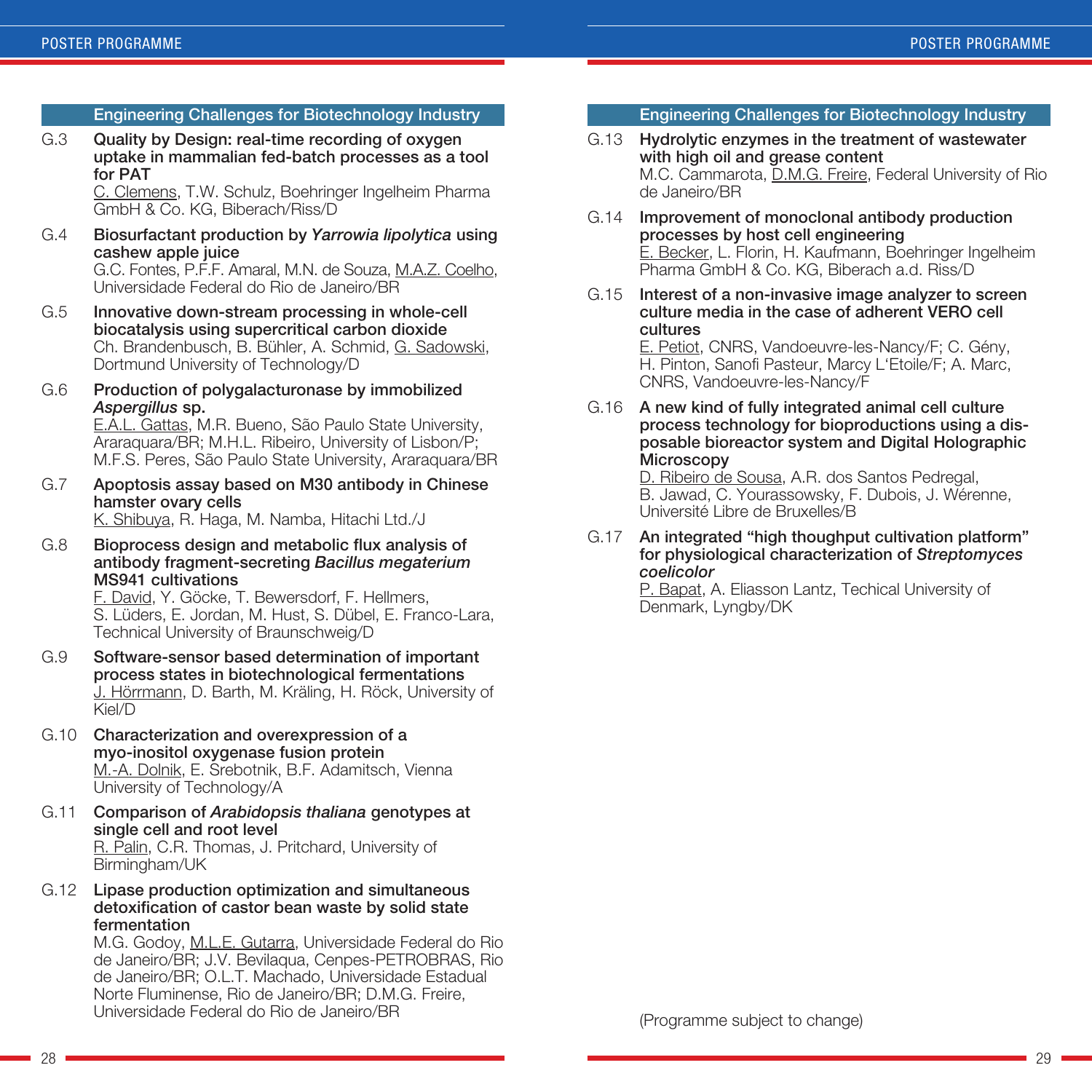### **//Poster Award Information**

At all ESBES conferences, the poster presentation is one of the most important parts of the scientific programme. The organisers thank VOGELBUSCH GmbH, Vienna/A who have provided EUR 330 per prize for the three best student poster presentations for their generous sponsorship.

During the poster session on Monday, September 8, 2008, six posters will be nominated by the scientific committee. The nominees will present their posters in a special session on Tuesday, September 9, 2008. The prize will be awarded to the winners at the conference dinner.

## **//Last-Minute-Poster Submission**

Last-minute posters can be submitted until July 18, 2008 via file upload at the website www.esbes2008.org. Please find there the detailed information for submitting your abstract. The last-minute posters will be reviewed by the scientific committee. Due to space limitations we can not guarantee the acceptance of all last-minute contributions.

## **//Exhibition**

The exhibition organised in conjunction with this conference offers above all a forum for the companies who are in the business of creatively transforming the latest research results into innovative products in all fields of biochemical engineering science and technology. The exhibitors have the chance to display the full spectrum of instruments, equipment and services to an international expert public.

Located in an area adjacent to the lecture rooms and poster session, the exhibition will be a showcase for all participants and a valuable communication tool.

The registration fee<sup>1)</sup> for the standard netto exhibition space with approx.  $6 \text{ m}^2$  will be 800 EUR. The standard netto exhibition space includes one table, two chairs, a standard power supply and two poster walls.

Two free tickets, valid also for the scientific programme, are included in the fee.

1) plus 7% VAT, price per unit for the duration of the exhibition

#### **Exhibition Opening Hours**

| Sunday  | September 7, 2008            | $18:00 - 19:30$ |
|---------|------------------------------|-----------------|
| Monday  | September 8, 2008            | $9:00 - 20:00$  |
| Tuesday | September 9, 2008            | $9:00 - 17:00$  |
|         | Wednesday September 10, 2008 | $9:00 - 17:00$  |

#### **For further details and for registration please contact:**

DECHEMA e.V. Claudia Martz Theodor-Heuss-Allee 25 60486 Frankfurt am Main/Germany Phone: +49 (0)69 7564-129 Fax: +49 (0)69 7564-176 E-Mail: martz@dechema.de Internet: www.esbes2008.org

**List of Exhibitors** (as of May 30, 2008) Concessus, S.A., Lisbon/P m2p-labs GmbH, Aachen/D PreSens Precision Sensing GmbH, Regensburg/D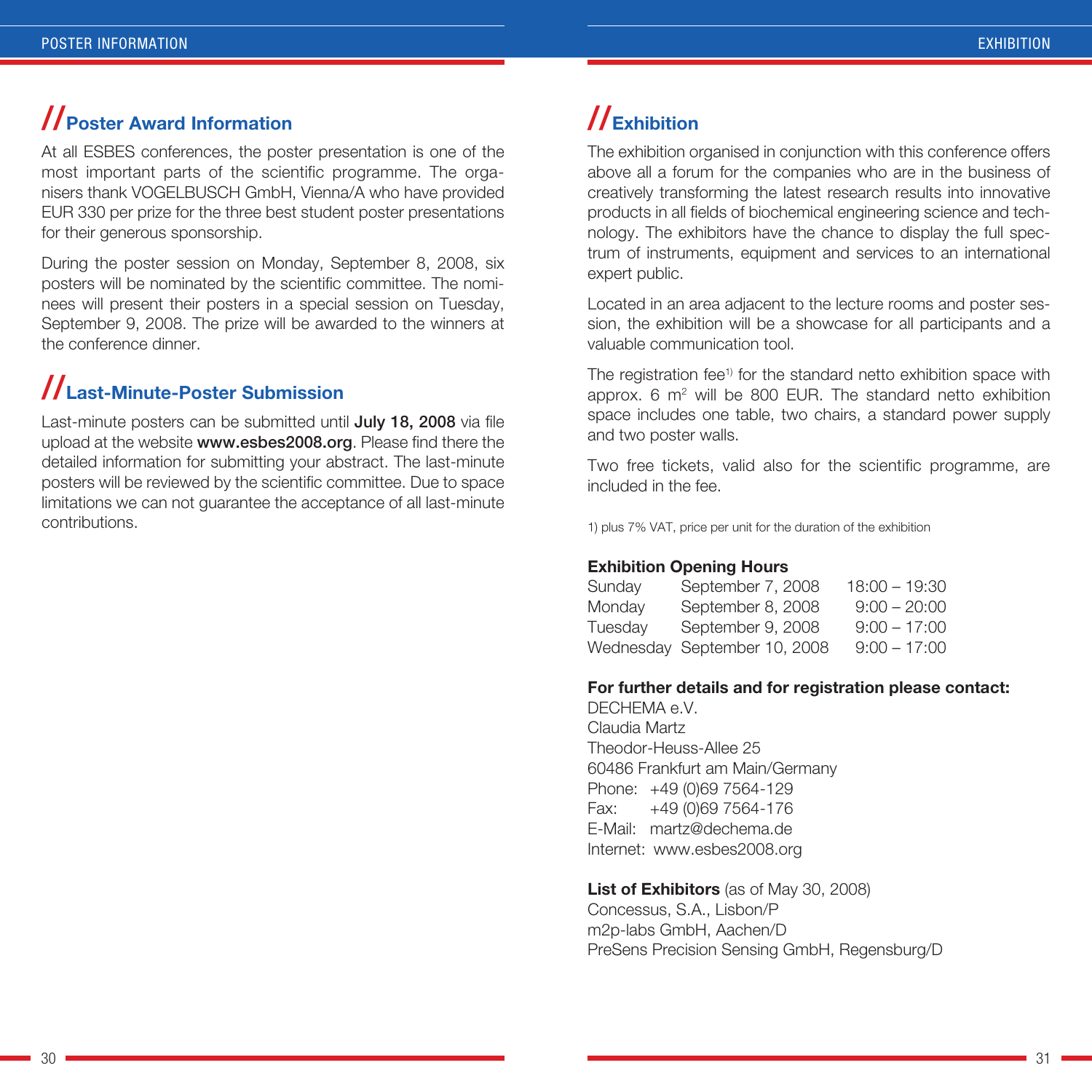### **//Welcome Reception**

#### Sunday, September 7, 2008 19:30 – 21:00

To welcome the conference participants, an informal gathering will take place after the evening lecture. Drinks and snacks will be served by invitation of the organisers. Please register on the registration form (free of charge).

### **//Poster Discussion and Poster Party**

#### Monday, September 8, 2008 17:40 – 20:00

Visit the posters and talk to the exhibitors and to your colleagues with a glass of beer in your hand. All participants are invited to the poster party which will take place in the foyer of the lecture halls between the poster walls and exhibition stands allowing active discussion. Please register on the registration form (free of charge).

## **//Conference Dinner**

Tuesday, September 9, 2008 19:00 – 24:00

| Departure:     | 18:30 by bus from Faro center to Quinta Eventos, |  |
|----------------|--------------------------------------------------|--|
|                | the journey takes approx. 30 min.                |  |
| Meeting Point: | in front of the hotels Eva and Faro close to the |  |

boat marina.

We would like to invite you to enjoy a special evening at an old farm situated in the mountain area of Eastern Algarve. The farm is an agricultural property dating from the XVIII century. Everything has been restored according to the way it was, and they have maintained the Olive Press and Wine Cellar, as well as other areas and the owner's home.

As seating capacity is limited, please register early to avoid any disappointments!

#### **Location:**

A Quinta Eventos Sto Estevão - Tavira Phone: +351 969 761 757 www.quintaeventos.com

Cost per person: 70 EUR inclusive a three-course meal, drinks, bus transfer and VAT.

Registration is necessary, please fill in the registration form.

## **//Conference Site**

University of Algarve Campus de Gambelas Portaria Nascente, 8000-117 Faro/P

## **//Conference Office**

DECHEMA e.V. Claudia Martz Theodor-Heuss-Allee 25 60486 Frankfurt am Main/Germany Phone: +49 (0)69 7564-129 Fax: +49 (0)69 7564-176 E-Mail: martz@dechema.de Internet: www.esbes2008.org

#### **From Sunday, September 7, 2008 and during the conference:**

University of Algarve Campus de Gambelas Portaria Nascente, 8000-117 Faro/P

Mobile: +49 (0)162 4141-130 Fax: +351 289 800066 (attn. Ms Lina Lopes, ESBES 2008) E-Mail: martz@dechema.de

#### **Office Hours**

| Sunday  | September 7, 2008            | 13:00 – 19:30  |
|---------|------------------------------|----------------|
| Monday  | September 8, 2008            | $9:00 - 20:00$ |
| Tuesday | September 9, 2008            | $9:00 - 17:00$ |
|         | Wednesday September 10, 2008 | $9:00 - 17:00$ |

#### **Please note:**

Check-in for participants who will attend the workshops will be on Sunday, September 7, 2008, from 13:00.

Check-in for participants who will attend the conference will be on Sunday, September 7, 2008, from 15:00.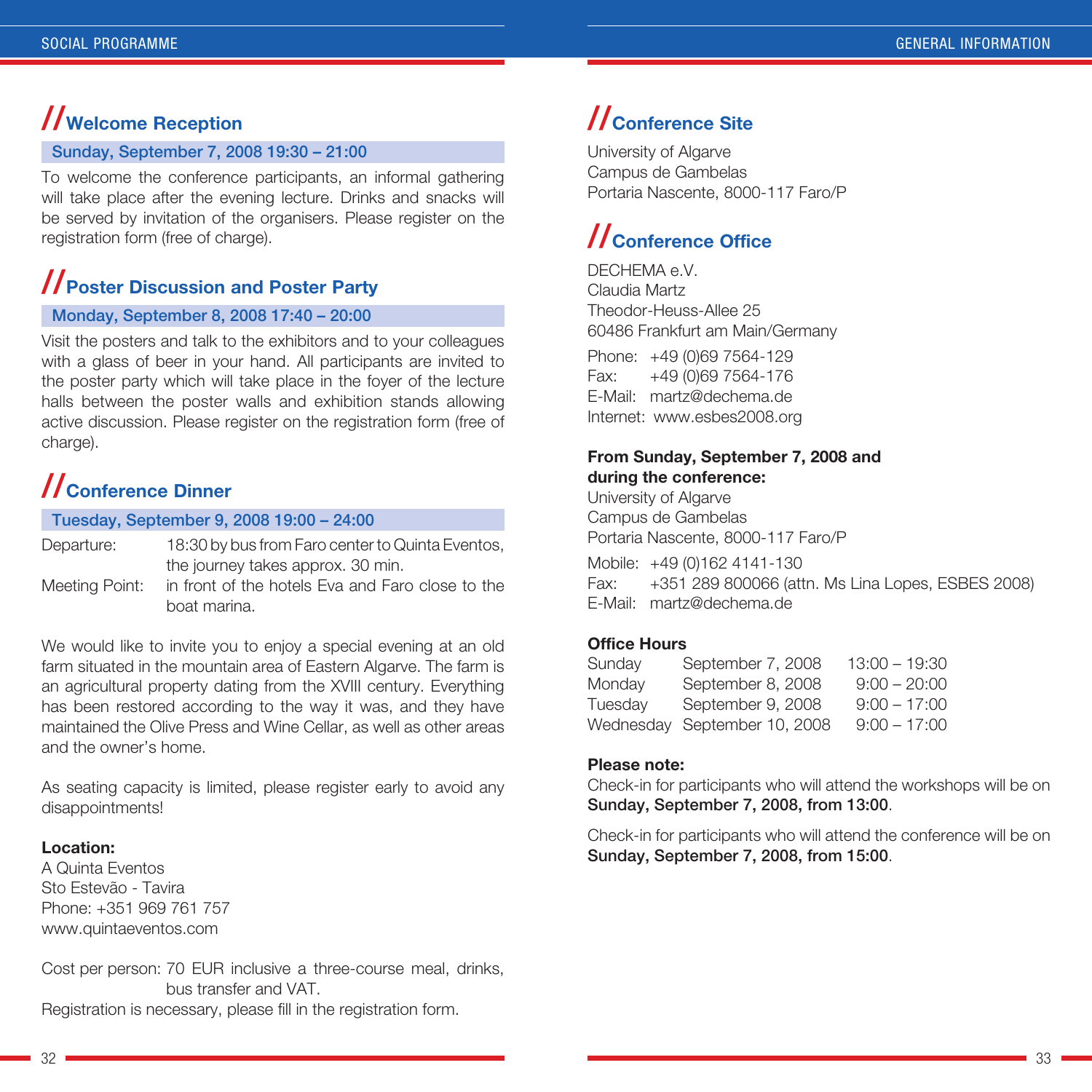## **//Registration**

Please complete all appropriate sections of the enclosed registration form and return it to DECHEMA e.V. as soon as possible to facilitate the organisation. Please use a separate copy for each participant.

The registration deadline for appearance in the list of participants is August 4, 2008. However, later and on-site registrations are possible!

Confirmation of registration and an invoice will be sent after receipt of the registration form. Conference ticket, name tag and a book of abstracts will be available at the conference office in Faro.

## **//Registration Fees**

The registration fees include admission to the lecture and poster programme, the exhibition, the list of participants, a book of abstracts as well as the welcome reception on Sunday, September 7, 2008, the poster party on Monday, September 8, 2008, and the soft drinks during the coffee breaks.

#### **Conference tickets 1)**

| Participant           | Early registration<br>until July 15, 2008 | Late registration<br>from July 16, 2008 |
|-----------------------|-------------------------------------------|-----------------------------------------|
| Delegate              | 530 EUR                                   | 630 EUR                                 |
| Student <sup>2)</sup> | <b>240 EUR</b>                            | <b>240 EUR</b>                          |

1) no VAT requested acc. to § 4.22 UStG

2) only with student identity card

## **//Remittance of Fees**

Fees should be remitted after receipt of the invoice in favour of DECHEMA e.V., using the keyword ESBES 2008 and stating the invoice number and the name of the participant, to one of the DECHEMA accounts given on the invoice.

Payment by credit card (MasterCard, VISA, AMEX, DINERS) is also possible.

Please note that at the conference office only payment in cash in Euro or by credit card can be accepted, but no other currency.

## **//Cancellation and Refunds**

30 EUR administrative costs will be charged for cancellations of registrations received before **August 4, 2008**. Thereafter, 80% of the registration fee will be invoiced, however, the book of abstracts will be sent. Only written cancellations will be accepted (letter, fax or email).

Cancellations for the conference dinner will be accepted free of charge by **August 4, 2008**. After that date the full amount will be charged.

## **//Visa Formalities**

Participants from a number of countries may need an entry visa for Portugal. It is recommended that the visa should be applied as soon as possible in advance of the meeting. If a formal invitation letter is needed please contact the conference office at DECHEMA e.V. (www.esbes2008.org) in good time.

## **//Insurance**

The organisers are not responsible for loss or damage to the private property of participants which may occur either during or arising from the conference. Participants should therefore take whatever steps they consider necessary for their insurance.

## **//Accommodation**

Rooms have been reserved in several hotels in Faro (keyword ESBES 2008). Please find a list of all hotels where rooms are blocked especially for participants of ESBES-7 (prices subject to change) on the internet at www.esbes2008.org.

A shuttle bus between Hotel Eva and Hotel Faro and the university campus will be provided by the ESBES 2008 organisation. Detailed information will be given later.

Hotel rooms are available at different rates and categories. Due to the fact that Faro attracts many visitors we highly recommend booking hotel rooms at your earliest convenience. The reservations are binding. Charges for rooms which are not used, or cancelled too late, must be paid by the participant.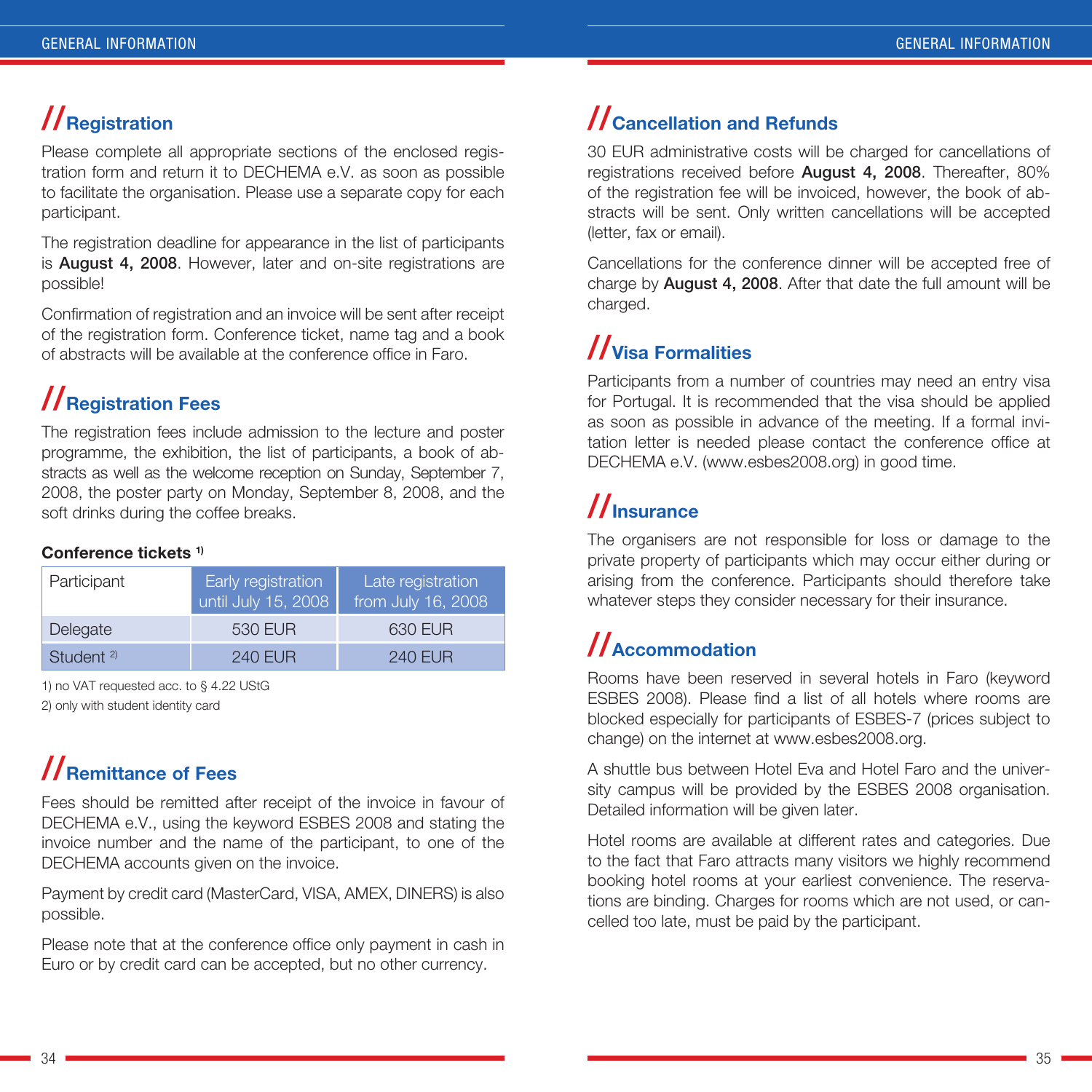## **//Faro**

The history of Faro remounts to the Palaeolithic age with the growing up of a small settlement – Ossonoba – which was further an important town during the period of Roman occupation. During the Moorish rule in the 8th century Ossonoba retained its status as the most important town in the southwest corner of the Iberian Peninsula. Ossonoba was renamed Santa Maria as it was fortified with a ring of defensive walls in the 9th century and became the capital of a Moorish princedom. In 1249 Faro became part of Portuguese territory, completing the Christian reconquest of what is now Portugal. In the centuries that followed Faro became a prosperous place, thanks to its geographical position, its safe harbour and growing trade – in salt and agricultural products from the interior of the Algarve – increased by the voyages of exploration known as the Discoveries. Faro was elevated to the status as a city in 1540. Its steady growth and its importance in the regional context were such that it was chosen as capital of the Algarve province at the time of the administrative reorganisation which took place in the 19th century. Faro has a rich artistic heritage and many museums, hotels, restaurants and other facilities. Many attractions are offered in the surrounding area, from the long beaches of Faro to the Marina and Golf courts in Villamoura and the Roman ruins at Milreu.



## **//How to reach Faro**

By Air: Faro's international airport is located 6 km to the west of the city, 30 min. by bus no. 14 and 16 and approx. 15 min. by taxi. By Train: Faro railway station is in walking distance (5 min.) from the city centre. Intercity and Interregional trains from Lisbon and Porto are available. For information on train connections see www.cp.pt

By Car: Faro is connected by the National High Way net work. The journey from Lisbon is about 320 km on the A2 High Way.

A map of Faro is available as pdf for download on the internet at www.esbes2008.org.

## **//How to reach the University of Algarve**

The university can be reached by bus from the city centre. Busses 15 and 18 take approx. 30 to 45 min. Address: Campus de Gambelas, 8000-117 Faro/P.

By taxi from the city centre or from the airport, the journey takes about 15 min. and costs approx. 10 EUR.

A shuttle bus between selected Hotels in Faro and the university campus will be provided by the ESBES 2008 organisation.

Detailed information available on the internet at www.esbes2008.org.

A map of the university campus is available as pdf for download on the internet.

### **//ESBES General Assembly**

The General Assembly of the EFB Section on Biochemical Engineering Science (ESBES) will take place on Monday, September 8, 2008 from 11:45 – 13:00 at room Auditorium 1.2, building 8/9.

## **//M3C Meeting**

The M3C meeting of the Working Group on Modelling, Monitoring, Measurement & Control (M3C-WG) will take place on Tuesday, September 9, 2008 from 12:15-13:15 (room to be announced).

## **//DSP Meeting**

The meeting of the Working Group on Downstream Processing (WGDSP) will take place on Wednesday, September 10, 2008 from 12:15-13:15 at room Auditorium 1.2, building 8/9.